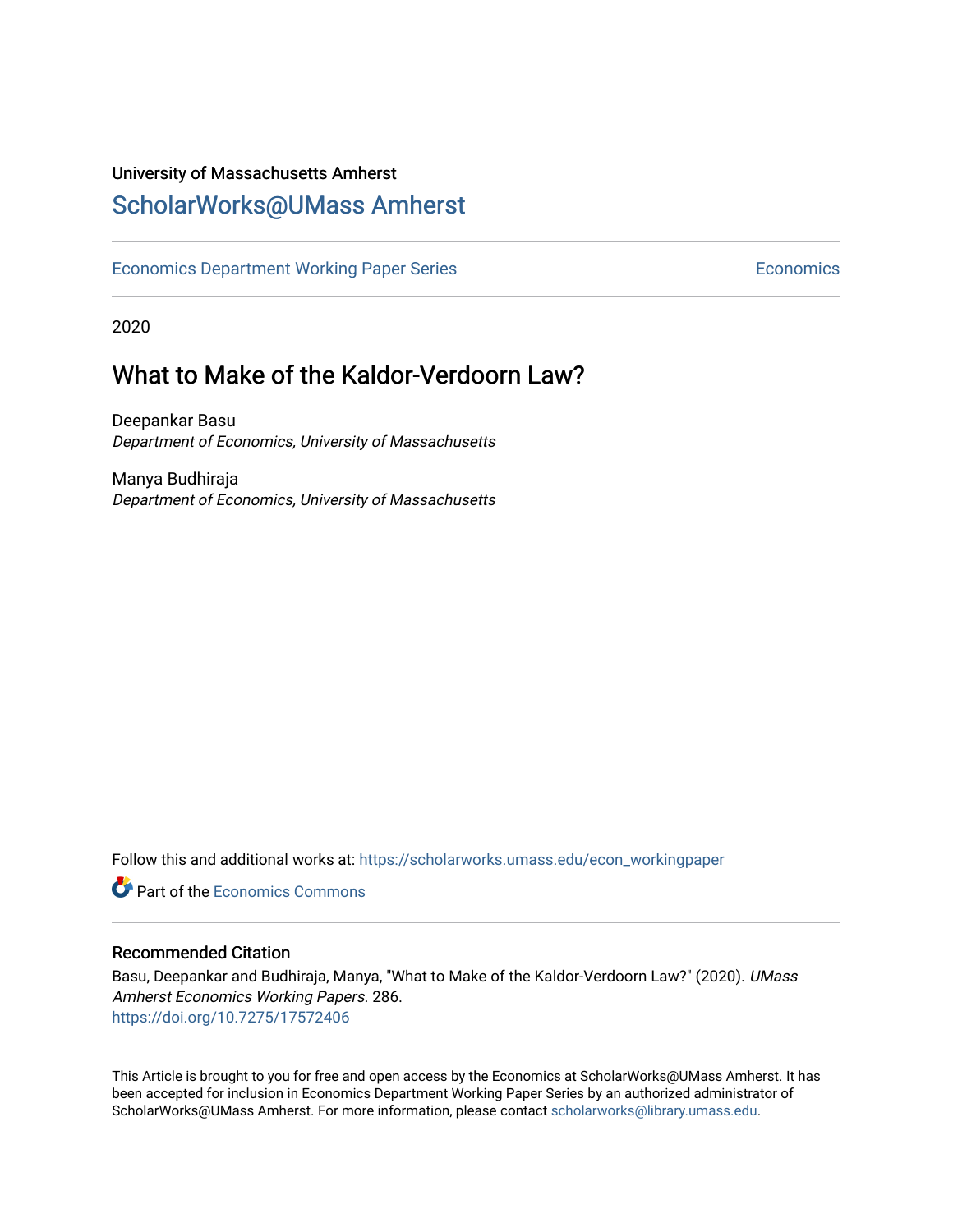# What to Make of the Kaldor-Verdoorn Law?

Deepankar Basu<sup>∗</sup> Manya Budhiraja†

### April 26, 2020

#### Abstract

The Kaldor-Verdoorn law refers to a positive but less than one-for-one relationship between the growth rates of output and labor productivity, with causality running from the former to the latter. Empirical research has affirmed such a relationship and have found that the Kaldor-Verdoorn coefficient lies between 0 and 1. But the interpretation of this finding remains unclear. In this paper, we present a model to derive the Kaldor-Verdoorn law. Our results show that the Kaldor-Verdoorn coefficient is jointly determined by the elasticity of factor substitution, labor supply elasticity, the profit share and the increasing returns to scale (or demand-induced technical change) parameter. Hence, estimated Kaldor-Verdoorn coefficients cannot be used, on their own, to infer the presence of aggregate increasing returns to scale - other than in very special cases. We also show that, perhaps surprisingly, an economy without aggregate increasing returns to scale (or without any demand-induced technical progress) can generate a Kaldor-Verdoorn coefficient that lies between 0 and 1. Keywords: Aggregate productivity, Kaldor-Verdoorn coefficient, la-

bor supply elasticity, CES production function.

JEL Codes: E120; O4.

<sup>∗</sup>Department of Economics, University of Massachusetts Amherst, 310 Crotty Hall, 412 N. Pleasant Street, Amherst MA 01002. Email: dbasu@econs.umass.edu

<sup>†</sup>Department of Economics, University of Massachusetts Amherst, 310 Crotty Hall, 412 N. Pleasant Street, Amherst MA 01002. Email: mbudhiraja@umass.edu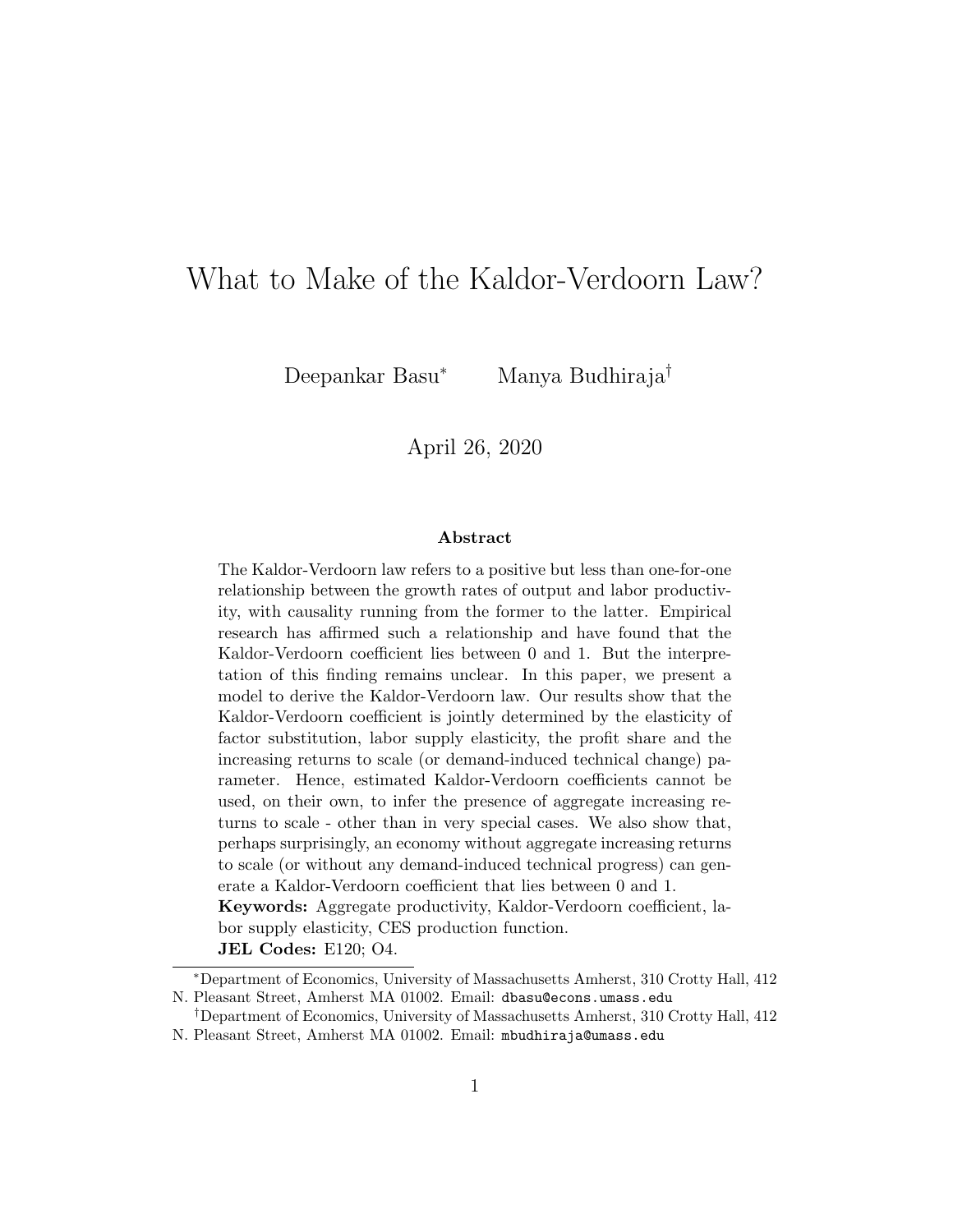## 1 Introduction

The Kaldor-Verdoorn (KV) law is an important component of heterodox macroeconomic thinking, often understood as capturing either the presence of increasing returns to scales in production or the positive impact of aggregate demand on technological progress [\(Blecker and Setterfield,](#page-19-0) [2019;](#page-19-0) [Foley et al.,](#page-19-1) [2019\)](#page-19-1). The idea behind this law was first presented by [Verdoorn](#page-20-0) [\(1949\)](#page-20-0) and later highlighted by [Kaldor](#page-19-2) [\(1966\)](#page-19-2). In its simplest form, the KV law is the existence of a positive relationship between the growth rate of labor productivity and the growth rate of output in the industrial sector, with causality running from the latter to the former. In empirical work, the law is often captured by a regression of the following form,

$$
p = a_0 + a_1 q + u,\t\t(1)
$$

where  $p$  and  $q$  refer to the growth rates, respectively, of labor productivity and output in the industrial sector,  $u$  is a stochastic error term, and  $a_1$  is the Kaldor-Verdoorn coefficient.

The intuitive appeal of the KV law rests on the KV coefficient being positive and less than unity, i.e.  $0 < a_1 < 1$ . For, if  $a_1$  is positive and less than unity then two important conclusions would follow. First, the growth rate of output would have a positive impact on the growth rate of labor productivity (because  $a_1 > 0$ ), i.e. demand growth (captured by the growth rate of output) would have a positive impact on technological change (measured by the growth rate of labor productivity). Second, and probably more importantly, the impact of output growth would be less than one-forone on labor productivity growth (because  $a_1 < 1$ ). This would mean that the growth rate of labor productivity is accompanied by a positive growth rate of employment, i.e. productivity growth in the industrial sector would go hand in hand with labor absorption from the less productive sectors of the economy (e.g. agriculture). This is the key reason for Kaldor's emphasis on structural change as being an integral part of economic growth in less developed economies [\(Ros,](#page-19-3) [2013;](#page-19-3) [Blecker and Setterfield,](#page-19-0) [2019\)](#page-19-0).

Following Kaldor's pioneering contribution, a large literature in heterodox macroeconomics has studied and used the KV law [\(Fingleton and McCom](#page-19-4)[bie,](#page-19-4) [1998;](#page-19-4) [Leon-Ledesma,](#page-19-5) [1999;](#page-19-5) [Storm and Naastepad,](#page-20-1) [2012;](#page-20-1) [Ros,](#page-19-3) [2013;](#page-19-3) [Foley](#page-19-1) [et al.,](#page-19-1) [2019\)](#page-19-1). Many studies have found that the estimate of  $a_1$  is indeed positive and less than unity [\(Kaldor,](#page-19-2) [1966;](#page-19-2) [Fingleton and McCombie,](#page-19-4) [1998;](#page-19-4) [Ros,](#page-19-3)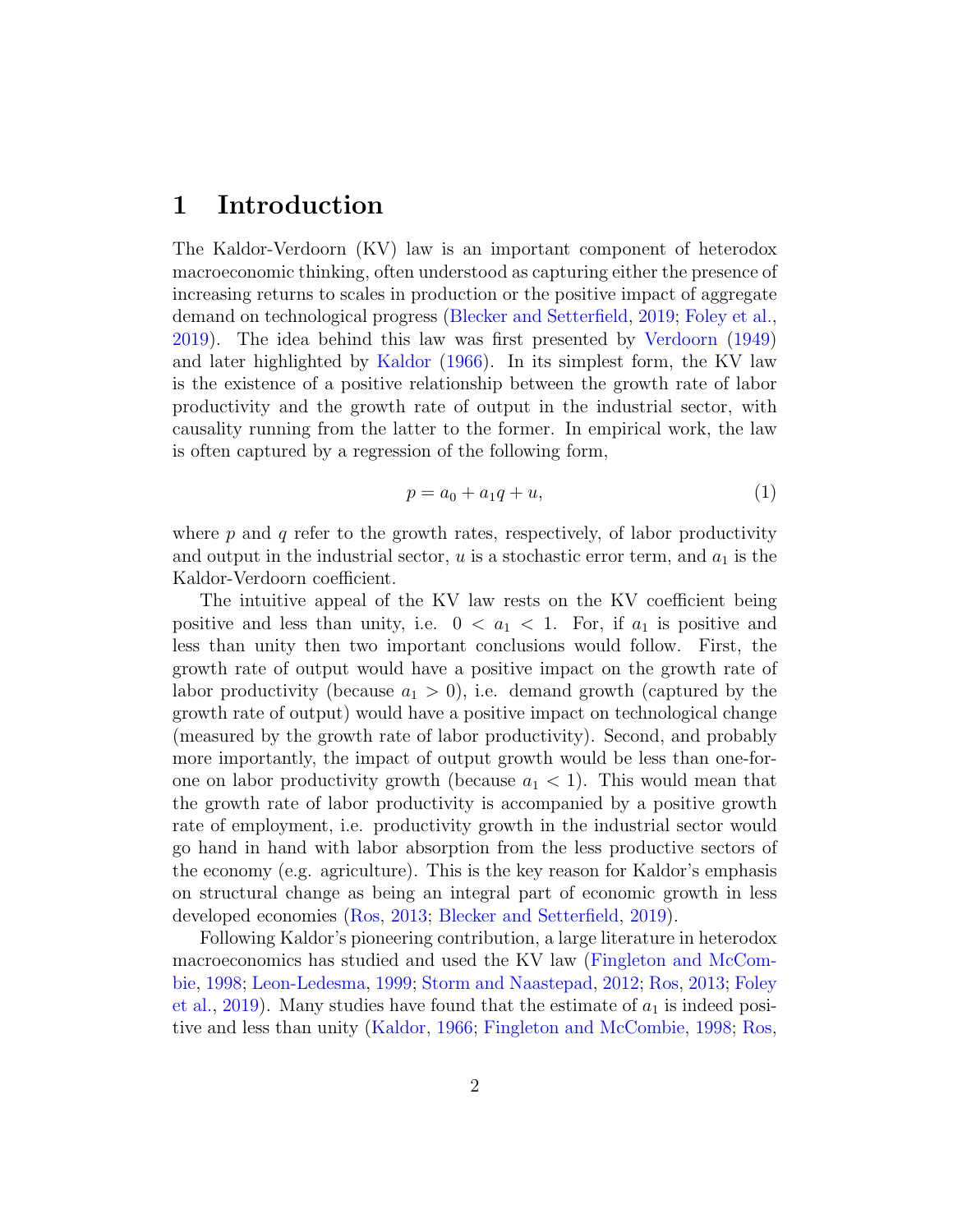[2013\)](#page-19-3). An important strand of literature has investigated ways to consistently estimate the KV coefficient - by dealing with possible sources of bias like omitted variable and bidirectional causality [\(Thirlwall,](#page-20-2) [1983;](#page-20-2) [Bairam,](#page-18-0) [1987;](#page-18-0) [Fingleton and McCombie,](#page-19-4) [1998;](#page-19-4) [Leon-Ledesma,](#page-19-5) [1999\)](#page-19-5). In this paper, our concern is not with the empirical side of discussions. Rather our focus is on the theoretical underpinning of the law.

Even when there are proper econometric methods to consistently estimate the KV coefficient, the question about its interpretation will still remain to be addressed. A reading of the extant literature suggests that there is less clarity about how to interpret the KV coefficient than on how to estimate it consistently. The lack of clarity is natural because the relationship captured by the Verdoorn law is a reduced-form relationship - in the sense that the KV coefficient is a function of underlying parameters coming from the production side of the economy and from labor market behaviour. Proper interpretation of the KV coefficient (in the regression that captures the KV law) requires the explicit use of a theoretical framework.

Proponents of a demand-led interpretation of economic growth in capitalist economies use an implicit theoretical framework which leads them to interpret the Verdoorn coefficient as reflecting the presence of increasing returns to scale or demand-induced technical progress in the industrial sector [\(Kaldor,](#page-19-2) [1966;](#page-19-2) [Leon-Ledesma,](#page-19-5) [1999;](#page-19-5) [Storm and Naastepad,](#page-20-1) [2012\)](#page-20-1). In fact, scholars adhering to such an approach use the estimated value of  $a_1$  - the fact that  $a_1$  is positive and less then unity - to implicitly infer the presence of increasing returns to scale or demand-induced technical progress.[1](#page-3-0)

This methodology suffers from two serious problems - both related to the underlying theory. First, the theoretical relationship that can be used to unambiguously infer the presence of increasing returns to scale or demandinduced technical progress from estimated values of the KV coefficient is only valid when an economy is on its steady state growth path [\(Vries,](#page-20-3) [1980;](#page-20-3) [Bairam,](#page-18-0) [1987\)](#page-18-0). Second, the methodology is also partly misleading because the underlying theory is incomplete. The theoretical analysis ignores the role of the labor market, especially the labor supply elasticity with respect to the wage rate, in determining the KV coefficient [\(Rowthorn,](#page-19-6) [1979;](#page-19-6) [Bairam,](#page-18-0) [1987;](#page-18-0) [Ros,](#page-19-3) [2013\)](#page-19-3).

<span id="page-3-0"></span>In this paper, we will follow and extend the analysis in [Ros](#page-19-7) [\(2000,](#page-19-7) [2013\)](#page-19-3)

<sup>1</sup>On the other hand, scholars using a neoclassical framework report finding evidence in favour of constant returns to scale [Basu and Fernald](#page-19-8) [\(1997\)](#page-19-8).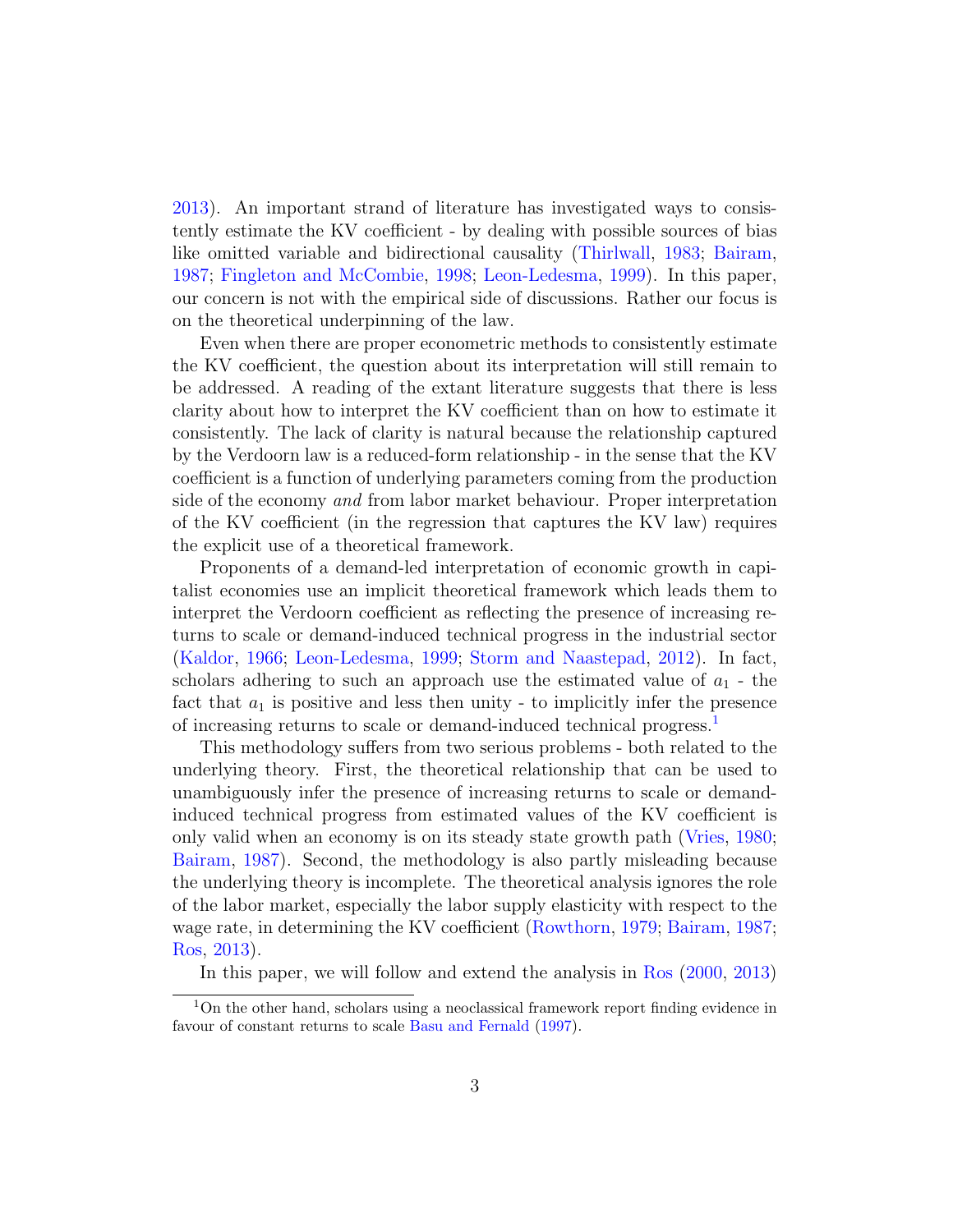in an attempt to understand the theoretical structure that underlies the Kaldor-Verdoorn law. By bringing together analyses of the production side of the economy and the labor market, one is able to derive an explicit expression for the KV coefficient. Such an analysis offers two important insights for heterodox macroeconomics. First, we see clearly that, in general, the KV coefficient is determined by a combination of the increasing returns to scale (or demand-induced technical change) parameter, the elasticity of factor substitution, the profit share and the elasticity of labor substitution. An immediate conclusion follows: in general, the KV coefficient cannot be interpreted as providing unambiguous information about the increasing returns to scale (or demand-induced technical change) parameter. Second, we see that only under rather strong assumptions can the KV coefficient allow us to make direct inferences about the increasing returns to scale (or demandinduced technical progress) parameter. Both these points suggest caution in using and interpreting the KV law or the KV coefficient within heterodox macroeconomic models.

The rest of the paper is organized as follows: in section [2,](#page-4-0) we discuss the production side of the economy; in section [3,](#page-7-0) we discuss the steady state analysis of the model of production that is often used to motivate the KV coefficient and point to its limitations; in section [4,](#page-8-0) we discuss the labor market side of the economy; in section [5,](#page-10-0) we bring together the analyses of production and labor market to derive expressions for the KV coefficient in a more general setting; in section [6,](#page-12-0) we discuss some interesting special cases; in section [7,](#page-16-0) we present a simple empirical example; and finally, in section [8,](#page-17-0) we conclude. we will use the following notation:  $B, Q, K, E, W, P$ will denote technology, output, capital stock, employment, wages and labor productivity in the industrial sector, where  $P = Q/E$ ; and, lowercase letters,  $q, k, e, w, p$ , will denote growth rates of the corresponding variables. For instance,  $q = (1/Q)(dQ/dt)$ , and so on.

## <span id="page-4-0"></span>2 Production and Technology

#### 2.1 The Production Function

We will capture the production conditions in the industrial sector with a constant elasticity of substitution (CES) production function [\(Arrow et al.,](#page-18-1)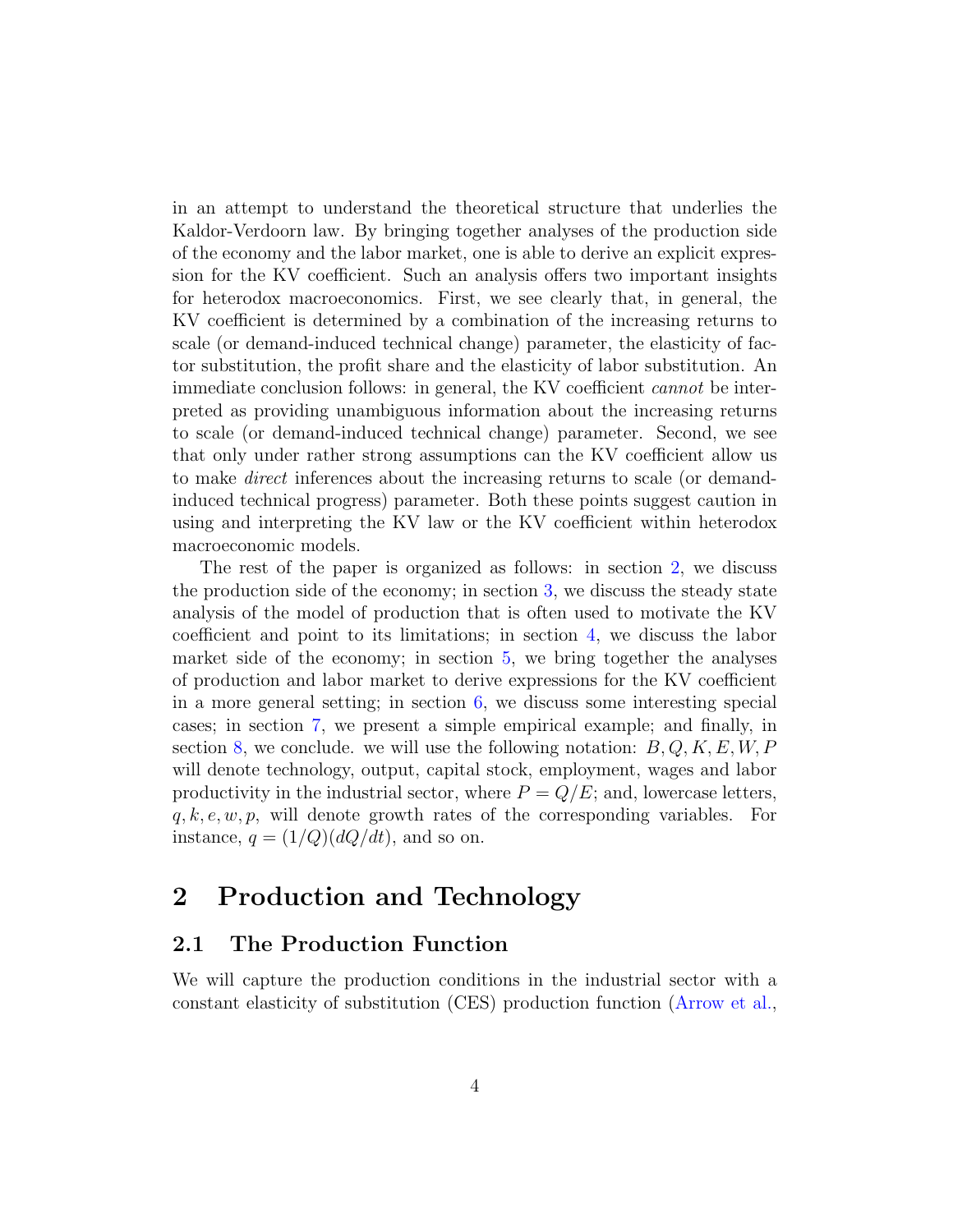[1961\)](#page-18-1),

<span id="page-5-0"></span>
$$
Q = B\left[aK^{\psi} + (1-a)E^{\psi}\right]^{\frac{1}{\psi}},\tag{2}
$$

where  $Q, K, E$  denote output, capital and labor, respectively, the parameter a is positive, i.e.  $a > 0$ , B denotes technology (which we will specify below in two alternative ways), and the elasticity of substitution between labor and capital is given by  $\sigma = 1/(1 - \psi)$ , where  $\sigma > 0$ .

The advantage of using a CES production function is its generality. Commonly specified functional forms are special cases of the CES production function. For instance, the Cobb-Douglas production function, which is used widely in the neoclassical tradition, is a special case of the CES production function with the elasticity of substitution being unity, i.e.  $\sigma = 1$ . Again, the fixed-coefficient production function (Leontief production function), which is used widely in heterodox macroeconomics, is a special case of the CES production function with zero elasticity of substitution, i.e.  $\sigma = 0$ . Thus, once we derive results for the CES specification, we will be easily able to generate results for these special cases.

Dividing both sides of  $(2)$  by E, we get

$$
P = B\left[aC^{\psi} + (1-a)\right]^{\frac{1}{\psi}}\tag{3}
$$

where  $C = K/E$  denotes capital intensity. Taking the logarithm and then the derivative with respect to time on both sides, we get,

$$
p = b + \left[\frac{aC^{\psi}}{aC^{\psi} + (1 - a)}\right]c
$$
 (4)

where  $b = (1/B)(dB/dt)$  denotes the growth of the aggregate technology parameter, and  $c = (1/C)(dC/dt)$ , is the growth rate of capital intensity. Since  $c = k - e$ , we have,

$$
p = b + \left[ \frac{aC^{\psi}}{aC^{\psi} + (1 - a)} \right] (k - e).
$$

Using the expression for the profit share with a CES production function,

<span id="page-5-2"></span>
$$
\pi \equiv \frac{K}{Q} \frac{\partial Q}{\partial K} = \frac{aC^{\psi}}{aC^{\psi} + (1 - a)},\tag{5}
$$

the above becomes,

<span id="page-5-1"></span>
$$
p = b + \pi (k - e), \tag{6}
$$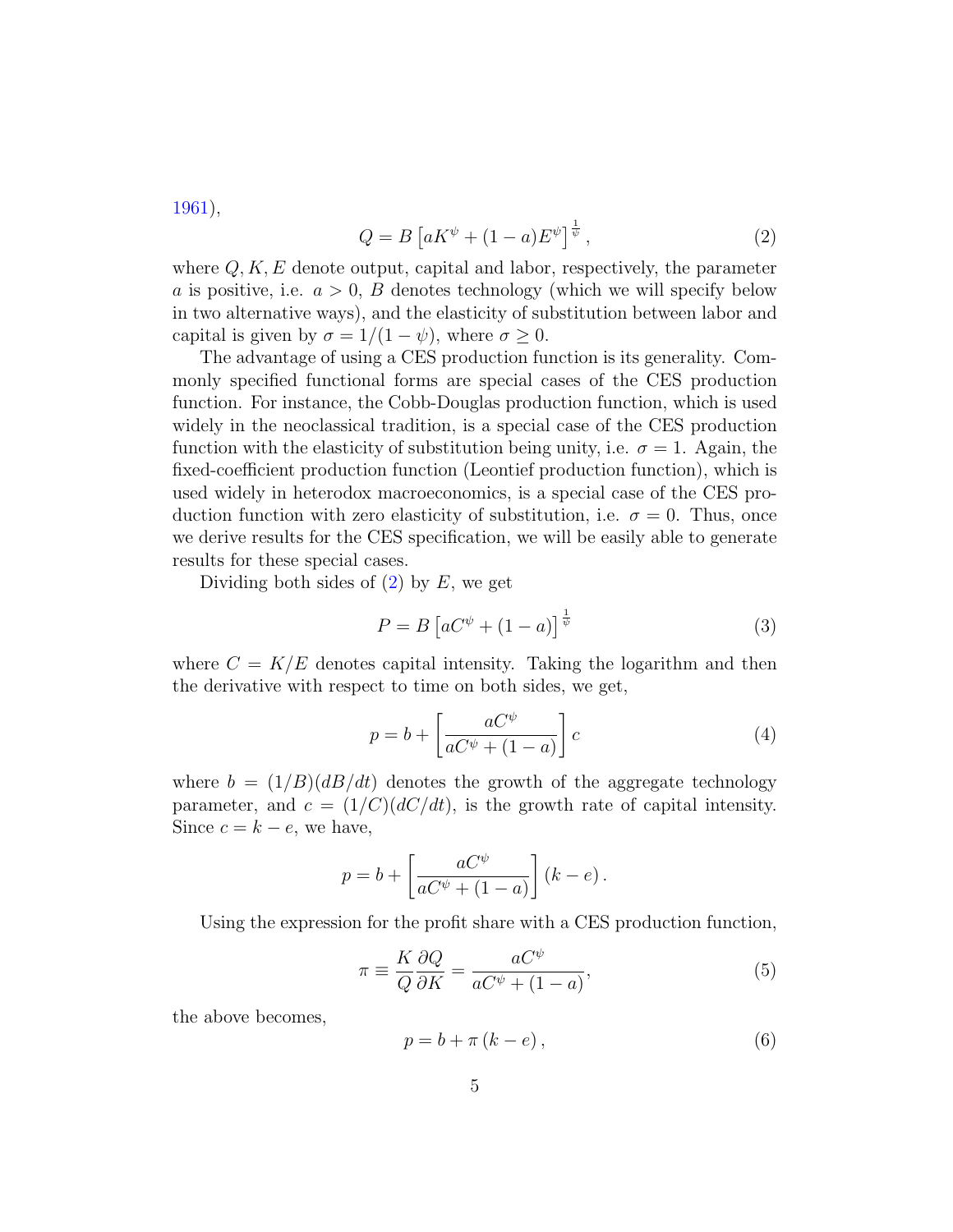which gives us the relationship between the growth rates of labor productivity, the capital stock, the profit share and employment coming out of the technological constraints of the economy (and we have  $0 \leq \pi \leq 1$ ). To complete the description of the production side of the industrial sector, we need to specify technology. In this paper, we will discuss two different specifications of technology, both of which are meant to capture the existence of scale effects.

### <span id="page-6-1"></span>2.2 Rosenstein-Rodan Technology

One way to specify the technological possibilities in the industrial sector is to allow for technological economies of scale external to the firm [\(Ros,](#page-19-3) [2013\)](#page-19-3). This conception of technology was common in the early development economics literature pioneered by P. Rosenstein-Rodan, R. Nurske, G. Myrdal, T. Scitovsky, among others [\(Rosenstein-Rodan,](#page-19-9) [1943;](#page-19-9) [Scitovsky,](#page-20-4) [1954\)](#page-20-4). We can capture this conception of technology by specifying the technology parameter in [\(2\)](#page-5-0) to be an increasing function of the economy-wide average size of the capital stock,  $B = K^{\mu}$  where K denotes the *average* capital stock in the industry and  $\mu \geq 0$  captures the increasing returns to scale generated by technological external economies. In equilibrium, all firms in the industrial sector will have the industry-average capital stock, i.e.  $K = K$ , so that  $B = K^{\mu}$ . Hence we have  $b = \mu k$ . Using this relationship and the fact that  $q = p + e$ , [\(6\)](#page-5-1) becomes

<span id="page-6-0"></span>
$$
p = (\mu + \pi)k - \pi e. \tag{7}
$$

#### <span id="page-6-2"></span>2.3 Kaldor Technology

An alternative way to specify the technological possibilities in the industrial sector is to use Kaldor's insights about demand-led technical change [\(Fingleton and McCombie,](#page-19-4) [1998;](#page-19-4) [Storm and Naastepad,](#page-20-1) [2012;](#page-20-1) [Blecker and](#page-19-0) [Setterfield,](#page-19-0) [2019\)](#page-19-0). The intuition behind this relationship can be traced back through Allyn Young to Adam Smith [\(Blitch,](#page-19-10) [1983\)](#page-19-10). It asserts that the size of the market, a proxy for aggregate demand, has a positive impact on technological change. It is often noted that this positive impact reflects the existence of 'dynamic' increasing returns to scale and can arise from such factors as learning by doing, R & D expenditures, the lumpy nature of investments [\(Blecker and Setterfield,](#page-19-0) [2019,](#page-19-0) pp. 384–385).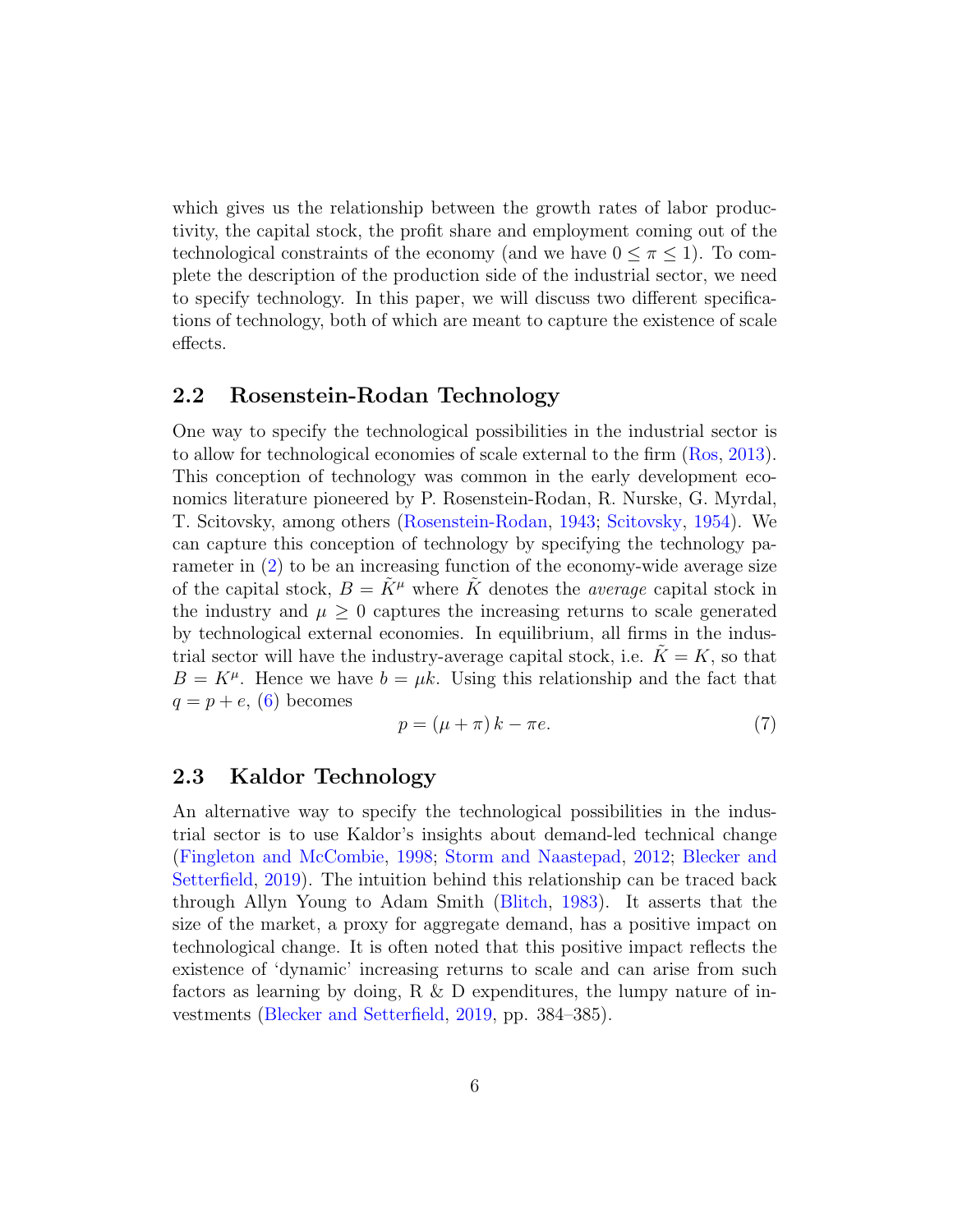In this specification of technological possibilities, we will have  $b = \xi q$ , with  $\xi \geq 0$  capturing the effect of demand-induced technical change - so that the growth rate of the technology parameter, b, is positively impacted by the growth rate of output, q. Using this relationship and the fact that  $q = p + e$ , [\(6\)](#page-5-1) becomes

<span id="page-7-1"></span>
$$
p = \left(\frac{\pi}{1-\xi}\right)k - \left(\frac{\pi-\xi}{1-\xi}\right)e.
$$
 (8)

To complete the analysis, we will have to look at the labor market. But before we do so, let us quickly note a special, and restrictive, case that has been extensively used as a way to characterize the KV law: steady state analysis.

## <span id="page-7-0"></span>3 Steady State Analysis

If the economy is on a steady state growth path, then the capital-output ratio is constant. Hence,  $q = k$ . We can use this to derive a relationship between the growth rates of productivity and output.

If technology has increasing returns to scale coming from external economies, then [\(7\)](#page-6-0) characterises production. Using (7),  $q = k$  and replacing e with  $q-p$ , we get, on rearranging terms,

$$
p = \left(\frac{\mu}{1-\pi}\right)q.
$$

On the other hand, if technological progress is demand-drive, then [\(8\)](#page-7-1) characterises production. Using [\(8\)](#page-7-1),  $q = k$  and replacing e with  $q - p$ , we get, on rearranging terms,

$$
p = \left(\frac{\xi}{1-\pi}\right)q.
$$

If we make the further assumption that the production function is Cobb-Douglas, so that the profit share is constant and given  $\pi = a$ , then we get, in the case of technological externalities,

$$
p = \left(\frac{\mu}{1-a}\right)q\tag{9}
$$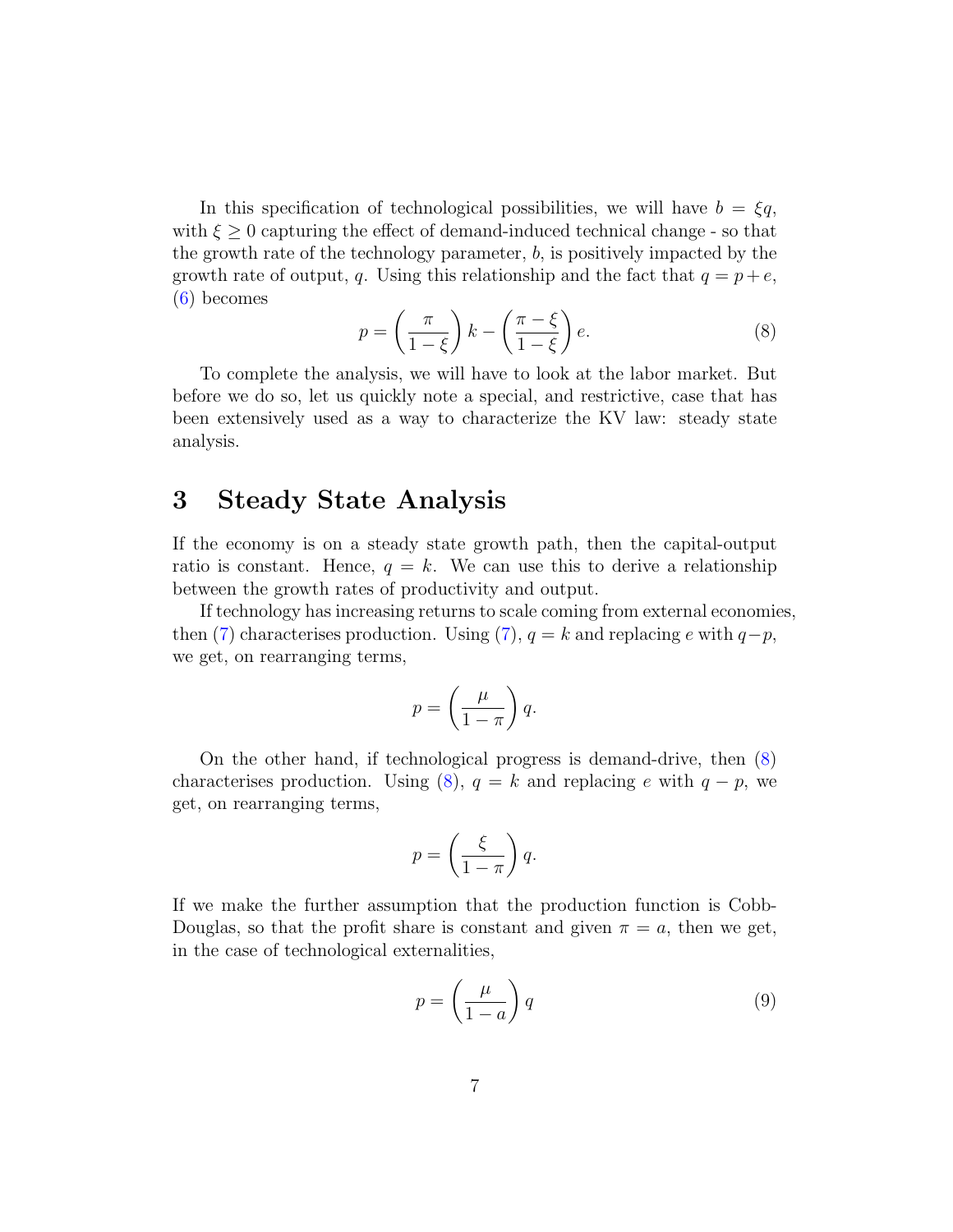and in the case of demand-driven technical progress, we have,

$$
p = \left(\frac{\xi}{1-a}\right)q.\tag{10}
$$

The important point is that in both cases, the KV coefficient,  $a_1 = dp/dq$ , is determined completely by conditions of production. In the the case of technological externalities, it is given by  $a_1 = \mu/(1 - a)$  and in the case of demand-driven technical progress, it is given by  $a_1 = \xi/(1-a)$ . Thus, in both cases, the Verdoorn coefficient is positive and less than unity if  $\mu > 0$ or  $\xi > 0$  (increasing returns to scale) and  $a + \mu < 1$  or  $a + \xi < 1$  (diminishing returns to capital). This special case seems to have been most extensively used as a characterization of Verdoorn's law [\(Fingleton and McCombie,](#page-19-4) [1998;](#page-19-4) [Leon-Ledesma,](#page-19-5) [1999\)](#page-19-5).

But the twin assumptions of Cobb-Douglas technology and steady state analysis make the approach rather restrictive. The key intuitive problem with this steady state analysis, apart from the use of Cobb-Douglas technology, is that it ignores the impact of capital deepening on labor productivity growth - a phenomenon that is bound to be important when the economy has not yet reached its steady state. Hence, we must abandon this restrictive approach and move to a more general analysis, as argued by [Ros](#page-19-7) [\(2000,](#page-19-7) [2013\)](#page-19-3).

## <span id="page-8-0"></span>4 Labor Market

Let us begin by looking at labor demand arising from the behaviour of capitalist firms. Profit-maximising capitalist firms choose the level of labor by equating the real wage rate, W, to the marginal product of labor,  $\partial Q/\partial E$ , i.e.

$$
W = (1 - a)B \left[ aC^{\psi} + (1 - a) \right]^{\frac{1 - \psi}{\psi}},
$$

where we have used the production function in  $(2)$ . Taking the logarithm and then the derivative with respect to time gives us

$$
w = b + (1 - \psi) \left[ \frac{aC^{\psi}}{aC^{\psi} + (1 - a)} \right] \frac{1}{C} \frac{dC}{dt}
$$

which becomes

<span id="page-8-1"></span>
$$
w = b + \frac{\pi}{\sigma} (k - e)
$$
\n<sup>(11)</sup>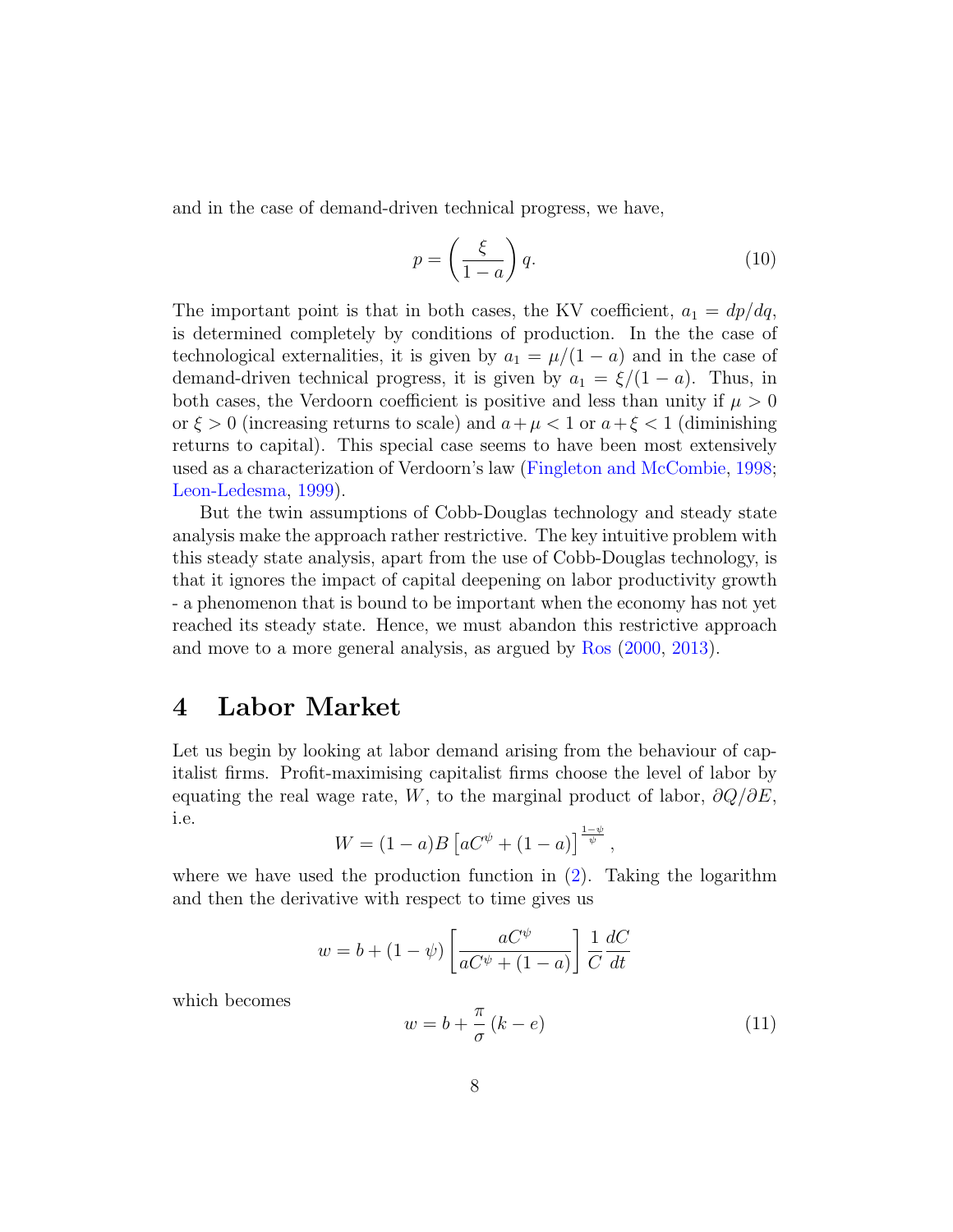where we have used [\(5\)](#page-5-2), the fact that  $\sigma = 1/(1-\psi)$  is the elasticity of factor substitution in the CES production function in [\(2\)](#page-5-0), and the relationship,  $c = k - e$ .

### 4.1 Rosenstein-Rodan Technology

When the technology is of the Rosenstein-Rodan type, we have  $b = \mu k$ . Using this in [\(11\)](#page-8-1), a little algebraic manipulation gives

<span id="page-9-1"></span>
$$
e = \left(1 + \frac{\mu \sigma}{\pi}\right)k - \frac{\sigma}{\pi}w.
$$
\n(12)

On the supply side of the labor market, let us assume a constant elasticity of labor supply. Let  $\eta$  denote the elasticity of labor supply with respect to the real wage, i.e.  $E = AW^{\eta}$ , where A is some constant and  $\eta \geq 0$ . Hence, on taking logarithms and then the derivative with respect to time gives us

<span id="page-9-0"></span>
$$
e = \eta w.\tag{13}
$$

Thus, the growth rate of the supply of employment is a constant multiple of the growth rate of the real wage rate, as would be expected in a constant elasticity labor supply function.

When the labor market is in equilibrium, the growth rate of labor supply given by [\(13\)](#page-9-0) will be equal to the growth rate of labor demand given by [\(12\)](#page-9-1). Using  $(13)$  to substitute for w in  $(12)$ , we get

$$
e = \left(1 + \frac{\mu \sigma}{\pi}\right)k - \frac{\sigma e}{\pi \eta}.
$$

A little algebraic manipulation gives us the following characterization of labor market equilibrium:

<span id="page-9-2"></span>
$$
e = \left[\frac{\pi + \mu\sigma}{\pi + (\sigma/\eta)}\right]k.
$$
 (14)

Here we have the relationship between the growth rate of employment and the growth rate of the capital stock that is consistent with labor market equilibrium when technology is characterized by external economies (of the Rosenstein-Rodan variety).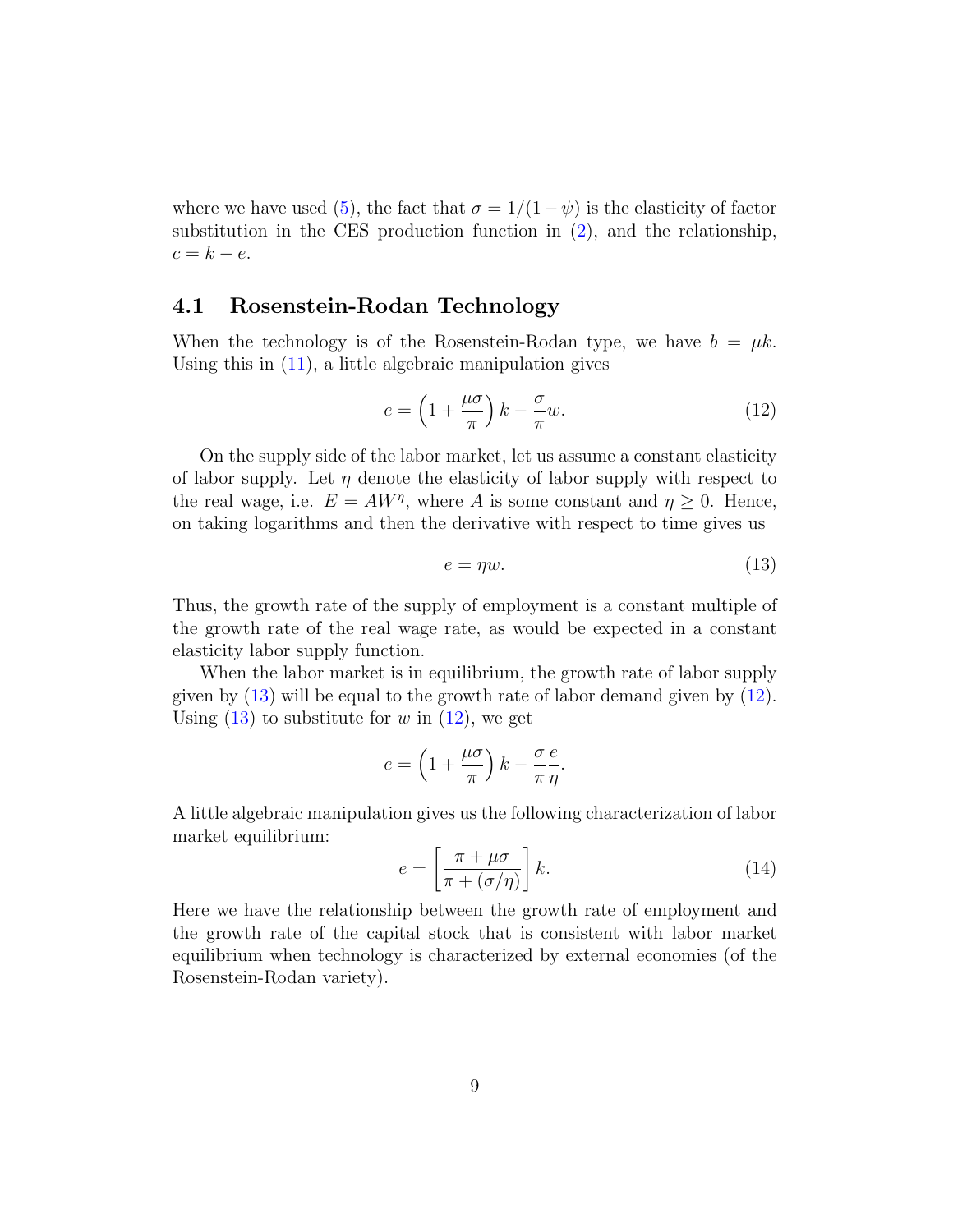## 4.2 Kaldor Technology

When technology is of the Kaldor variety, i.e. technical progress is demanddriven, we have  $b = \xi q$ . Using this in [\(11\)](#page-8-1), we get

$$
w = \xi q + \frac{\pi}{\sigma} (k - e)
$$

which, combined with the labor supply condition,  $e = \eta w$ , gives

<span id="page-10-1"></span>
$$
\left(\frac{1}{\eta} + \frac{\pi}{\sigma}\right)e = \xi q + \frac{\pi}{\sigma}k.\tag{15}
$$

Here we have the relationship between the growth rate of employment and the growth rate of the capital stock that is consistent with labor market equilibrium when technology is characterized by demand-driven technical change (of the Kaldorian variety).

# <span id="page-10-0"></span>5 Bringing it All Together

We are now ready to derive expressions for the KV coefficient by bringing together the characterization of production and the labor market equilibrium.

### 5.1 Rosenstein-Rodan Technology

Using the labor market equilibrium condition [\(14\)](#page-9-2) and the technological constraints captured by [\(7\)](#page-6-0), we get

$$
p = \left[\frac{\mu\pi (1 - \sigma) + (\sigma/\eta) (\pi + \mu)}{\pi + \mu\sigma}\right]e
$$

and further using the fact that  $e = q - p$ , we get

$$
p = \left[\frac{\mu\pi (1-\sigma) + (\sigma/\eta) (\pi + \mu)}{\pi + \mu\sigma}\right] (q - p),
$$

which can be rearranged to give

$$
p = \left[\frac{\mu\pi (1-\sigma) + (\sigma/\eta) (\pi + \mu)}{\pi + \mu\sigma + \mu\pi (1-\sigma) + (\sigma/\eta) (\pi + \mu)}\right] q.
$$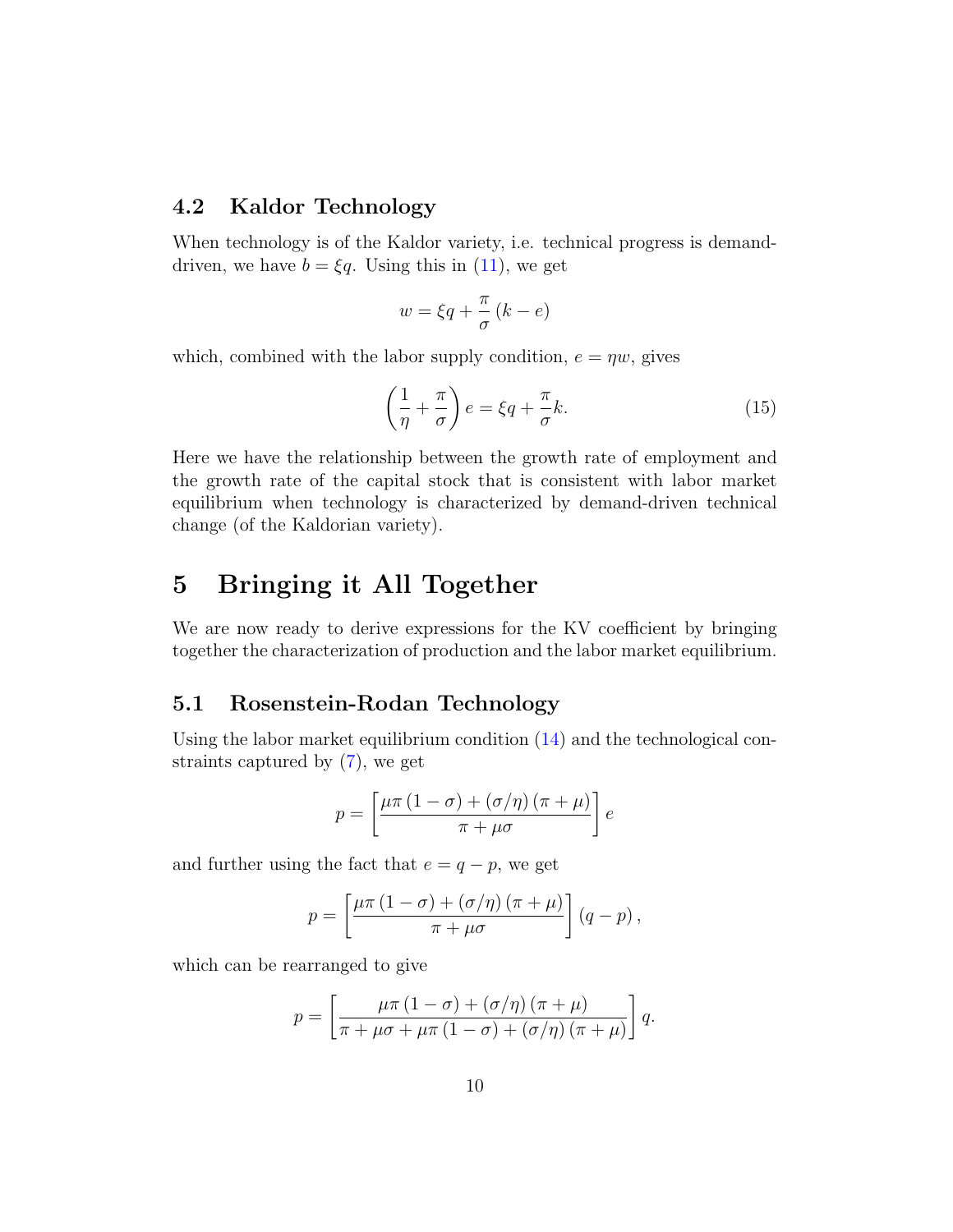This shows that the KV coefficient,  $a_1 = dp/dq$ , is given by

<span id="page-11-0"></span>
$$
a_1 = \frac{\mu \pi \left(1 - \sigma\right) + \left(\sigma/\eta\right) \left(\pi + \mu\right)}{\pi + \mu \sigma + \mu \pi \left(1 - \sigma\right) + \left(\sigma/\eta\right) \left(\pi + \mu\right)},\tag{16}
$$

which is the same expression as in [Ros](#page-19-3)  $(2013, pp. 198-201)$  $(2013, pp. 198-201)$ .

The value of the KV coefficient always lies within the  $(0, 1)$  open interval. We state this as

<span id="page-11-4"></span>**Proposition 1.** If all parameters appearing in  $(16)$  are positive fractions then the KV coefficient,  $a_1$ , is positive and less than unity.

## 5.2 Kaldor Technology

Using the labor market equilibrium condition [\(15\)](#page-10-1) and the technological constraints captured by [\(8\)](#page-7-1), we get

$$
\left(\frac{1}{\eta} + \frac{\xi}{\sigma}\right)e = \left(\frac{1-\xi}{\sigma}\right)p + \xi q
$$

which, on using the fact that  $e = q - p$ , becomes, on rearrangement,

$$
p = \left[\frac{\sigma + \xi\eta\left(1 - \sigma\right)}{\eta + \sigma}\right]q.
$$

This shows that the KV coefficient,  $a_1 = dp/dq$ , is given by

<span id="page-11-1"></span>
$$
a_1 = \frac{\sigma + \xi \eta \left(1 - \sigma\right)}{\eta + \sigma}.\tag{17}
$$

Since all parameters appearing in [\(17\)](#page-11-1) are positive, we can easily see that if  $\sigma < \eta \xi / (\eta \xi - 1)$  then the KV coefficient is positive, and if  $\xi (1 - \sigma) < 1$ , then it is less than unity. Bringing these together, we get

<span id="page-11-3"></span>**Proposition 2.** If all parameters appearing in  $(17)$  are positive fractions,  $\eta > (1/\xi) - 1$  and

<span id="page-11-2"></span>
$$
1 - \frac{1}{\xi} < \sigma < \frac{\eta \xi}{\eta \xi - 1},\tag{18}
$$

then the KV coefficient is positive and less than unity.

The condition,  $\eta > (1/\xi) - 1$  ensures that the upper bound is larger than the lower bound in [\(18\)](#page-11-2), which, in turn, ensures that the KV coefficient is positive and less than unity. The result in this proposition shows that as long as the elasticity of factor substitution is neither too large nor too small, the KV coefficient will lie in the open interval (0, 1).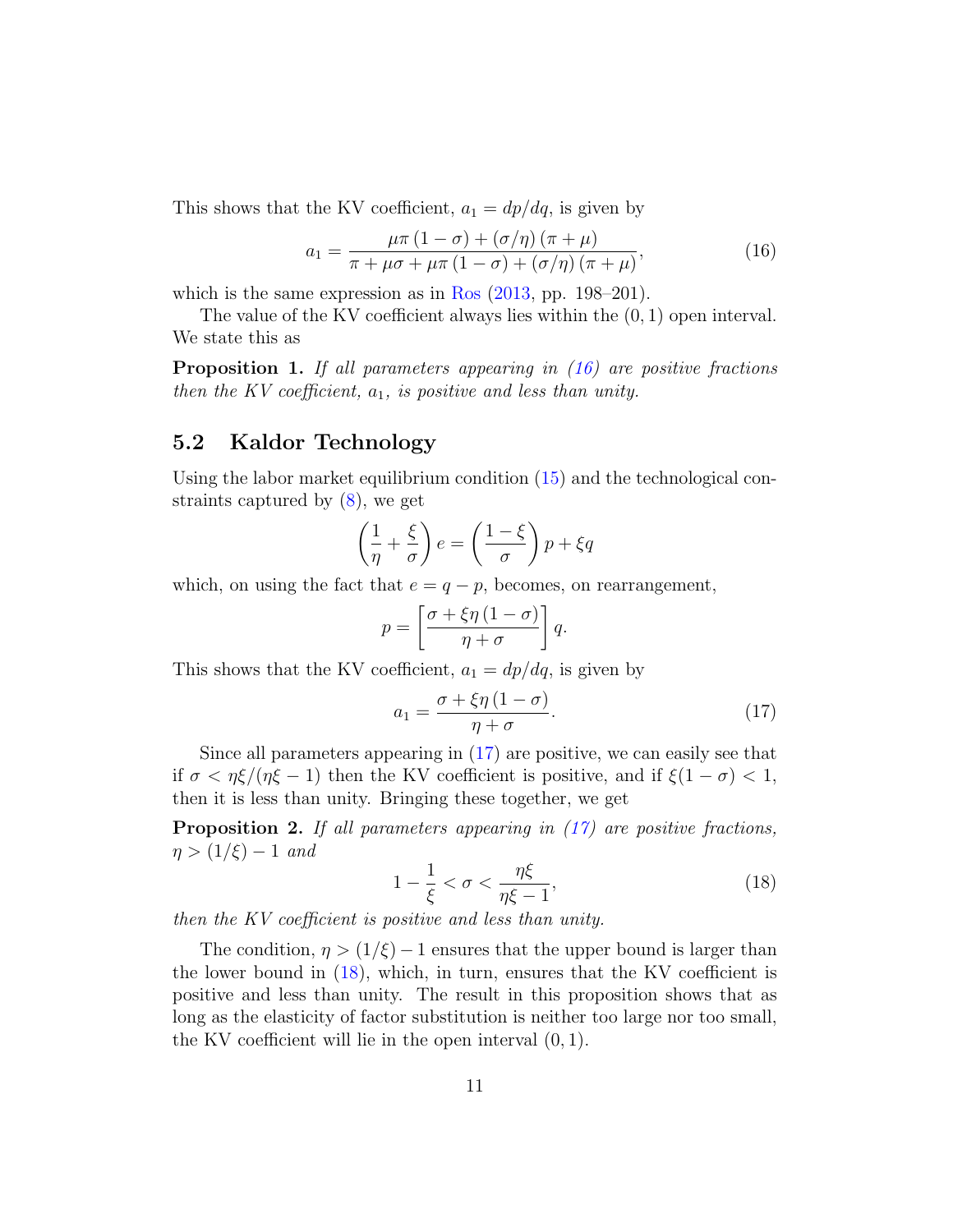#### 5.3 Summary of Results

In this section, we have demonstrated two important results about the KV coefficient. First, the expressions in  $(16)$  and  $(17)$  show that the KV coefficient is determined jointly by parameters capturing the elasticity of factor substitution, the labor supply elasticity, the profit share and the increasing returns to scale parameter (in case of [16\)](#page-11-0) and the technical progress parameter (in case of [17\)](#page-11-1). Thus, in general, the KV coefficient cannot be identified solely with either increasing returns to scale effects or demand-driven technical progress effects.[2](#page-12-1)

Second, not only is the KV coefficient determined jointly by parameters capturing the elasticity of factor substitution, the labor supply elasticity, the profit share and the increasing returns to scale parameter (or the technical progress parameter), but there are important restrictions that need to be placed on the relative magnitudes of these parameters for the KV coefficient to attain values in the  $(0, 1)$  open interval when we use a Kaldorian technology specification. These conditions are specified in Proposition [2.](#page-11-3) As far as we can see, there are no intuitive explanations for these parameter restrictions. But these do highlight the fact that, in general, i.e. without these parameter restrictions, the KV coefficient will not lie in the meaningful range between 0 and 1 when we use a demand-induced technical progress framework.

## <span id="page-12-0"></span>6 Special Cases

There are many interesting special cases in which the KV coefficient attains a more simplified expression, and we now turn to consider some of them. In each case, we discuss results for the increasing returns technology (Rosenstein-Rodan) and demand-driven technical progress (Kaldor) in that order.

<span id="page-12-1"></span><sup>&</sup>lt;sup>2</sup>In the Appendix to Chapter 3, [Storm and Naastepad](#page-20-1) [\(2012\)](#page-20-1) also derive an expression for the KV coefficient. The expressions of the KV coefficient derived in this paper are different from the one in [Storm and Naastepad](#page-20-1) [\(2012\)](#page-20-1) because of different assumptions about the evolution of what we have called the technology parameter, i.e.  $B$  in [\(2\)](#page-5-0). More importantly, [Storm and Naastepad](#page-20-1) [\(2012\)](#page-20-1) do not comment on the fact that the KV coefficient is determined by factors other than those capturing increasing returns to scale.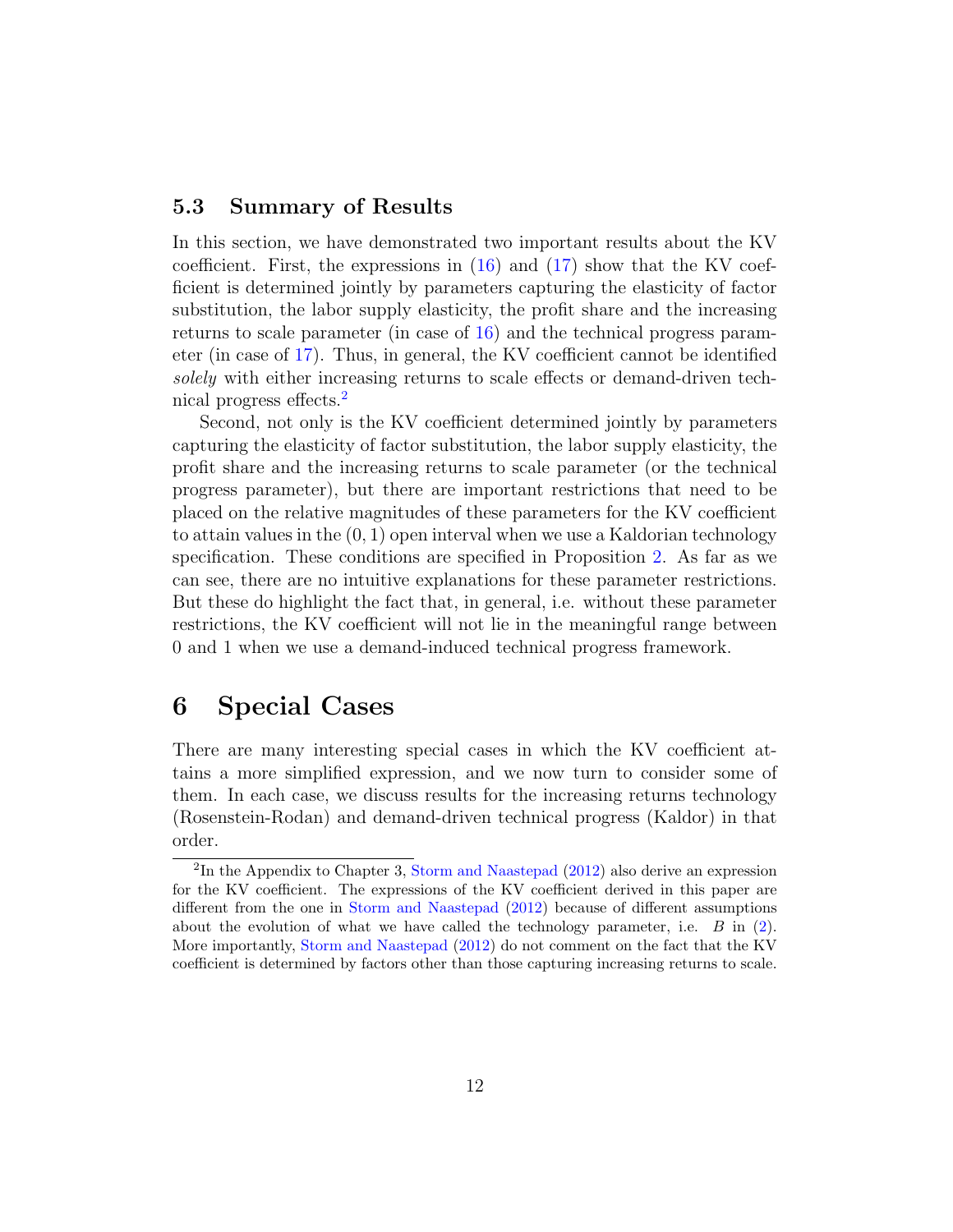#### 6.1 Cobb-Douglas Production Function

If the elasticity of factor substitution is unity, i.e. the manufacturing sector has a Cobb-Douglas production function, then we have, on substituting  $\sigma = 1$ in [\(16\)](#page-11-0),

$$
a_1 = \frac{1}{1+\eta},\tag{19}
$$

and on substituting  $\sigma = 1$  in [\(17\)](#page-11-1), we get the same expression,

$$
a_1 = \frac{1}{1+\eta}.\t(20)
$$

Thus, in this case, the KV coefficient is completely determined by the labor supply elasticity. It is not impacted by the increasing returns parameter,  $\mu$ , or technical progress parameter, ξ. This is intuitive. With a Cobb-Douglas production function, the profit share is constant. Thus the impact of any change in output growth on productivity growth will be completely mediated by the response of labor supply.

#### 6.2 Leontief Production Function

If the elasticity of factor substitution is zero, i.e. the industrial sector has a Leontief production function, then we have, on substituting  $\sigma = 0$  in [\(16\)](#page-11-0),

$$
a_1 = \frac{\mu}{1+\mu},\tag{21}
$$

and on substituting  $\sigma = 0$  in [\(17\)](#page-11-1), we get

$$
a_1 = \xi. \tag{22}
$$

Thus, in this case, the KV coefficient is completely determined by technology - the increasing returns parameter,  $\mu$  in the Rosenstein-Rodan technology, and the technical progress parameter,  $\xi$ , in the case of the demand-driven technical change specification (Kaldor technology). In either specification, the labor supply elasticity has no impact on its magnitude. This is intuitive: with a fixed coefficient technology, changes in the elasticity of labor supply has no impact on the choice of capital intensity.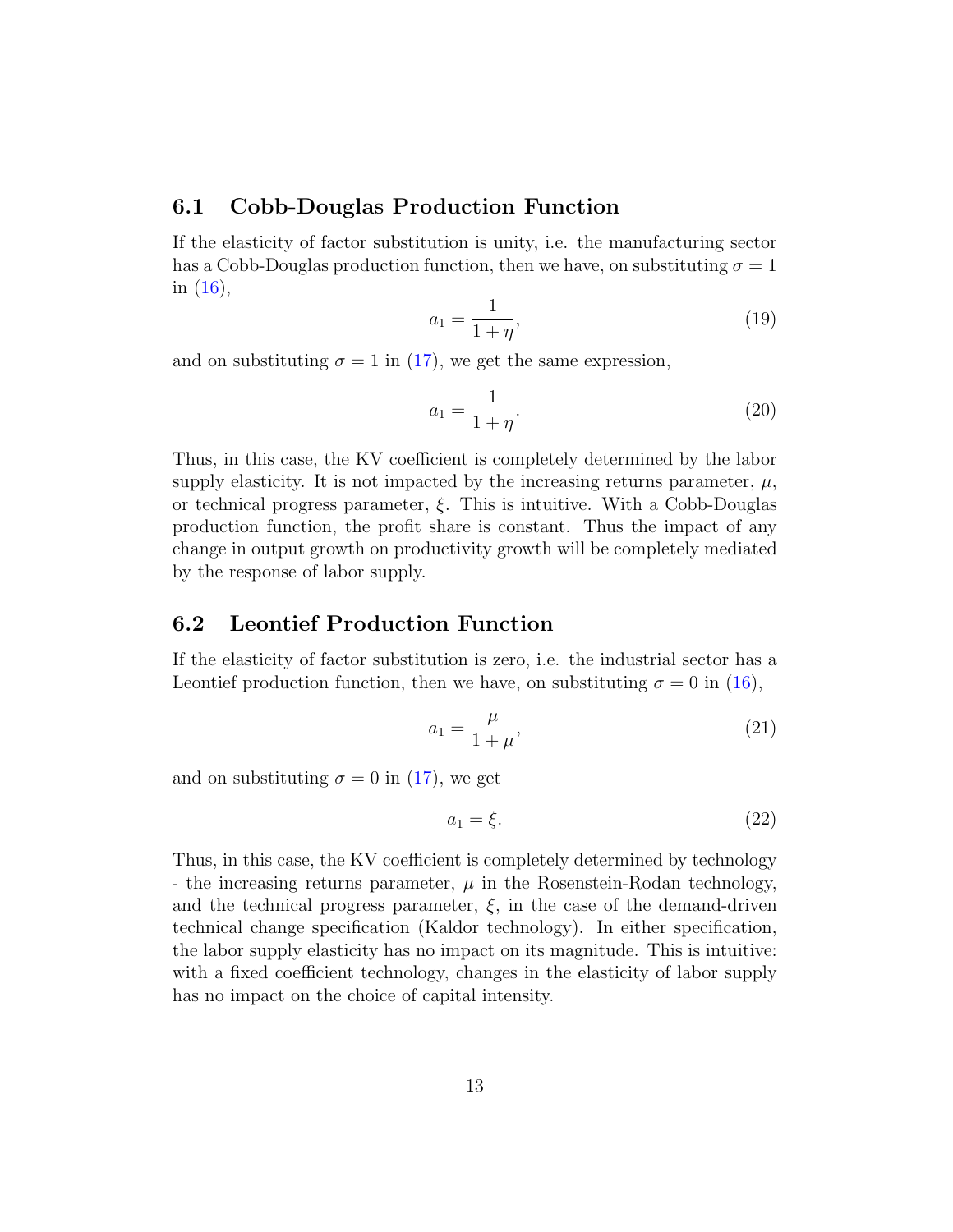#### 6.3 Labor Constrained Economy

If the economy is completely constrained by the supply of labor, then the elasticity of labor supply is zero. To compute the KV coefficient in this case, first multiply the numerator and denominator in [\(16\)](#page-11-0) by  $\eta$  and then take the limit as  $\eta \to 0$ . Using this method, we get

$$
a_1 = \frac{\sigma(\pi + \mu)}{\sigma(\pi + \mu)} = 1.
$$
\n(23)

On the other hand, taking limit as  $\eta \to 0$  in [\(17\)](#page-11-1), we get the same result,

$$
a_1 = \frac{\sigma}{\sigma} = 1. \tag{24}
$$

In this case, the KV coefficient is unity because labor supply cannot change. So, the increase in the growth rate of output leads to a one-for-one change in the growth rate of productivity. There is no impact on employment because labor supply is fixed.

#### 6.4 Labor Surplus Economy

If the economy has surplus labor in the Lewisian sense, then the elasticity of labor supply is infinite. Hence, taking the limit of the expression in [\(16\)](#page-11-0) as  $\eta \to \infty$ , we get

<span id="page-14-0"></span>
$$
a_1 = \frac{\mu \pi (1 - \sigma)}{\pi + \mu \sigma + \mu \pi (1 - \sigma)} = \frac{1}{1 + \frac{\pi + \mu \sigma}{\mu \pi (1 - \sigma)}}.
$$
 (25)

and taking the limit of the expression in [\(17\)](#page-11-1) as  $\eta \to \infty$ , we get

$$
a_1 = \xi \left( 1 - \sigma \right). \tag{26}
$$

This special case is of interest to development economists. It shows that in a labor surplus economy, the KV coefficient is, in general, determined by the elasticity of factor substitution ( $\sigma$ ), the profit share ( $\pi$ ), and returns to scale parameter with Rosenstein-Rodan technology  $(\mu)$  or the demand-driven effect on technical progress with Kaldor technology  $(\xi)$ .

This special case also highlights an important restriction that the elasticity of factor substitution must satisfy. If we use Rosenstein-Rodan technology discussed in section [2.2](#page-6-1) to characterize the modern sector in a labor surplus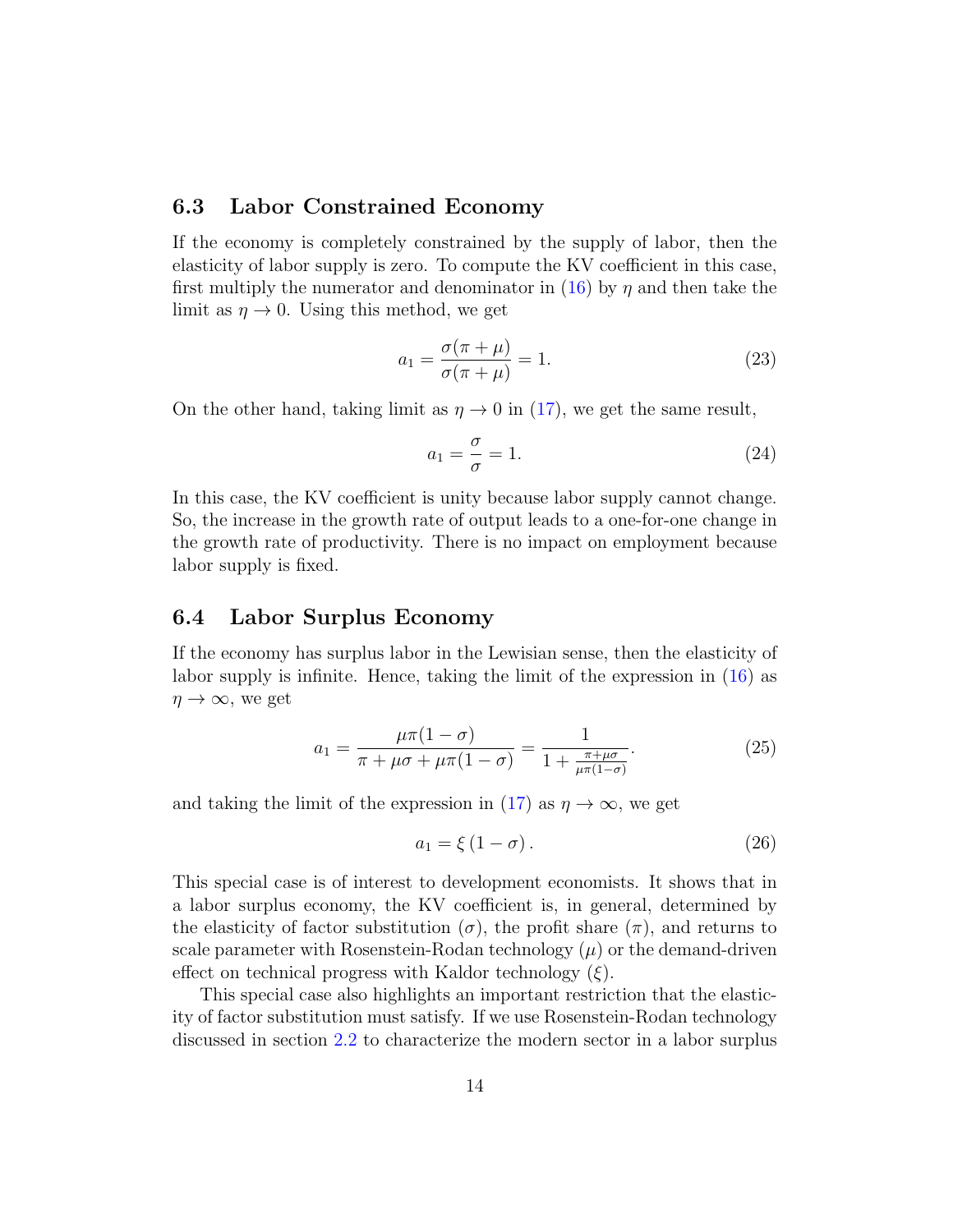economy, then they we are faced with the following possibility: if  $\sigma > 1$ , then the KV coefficient will be larger than unity. On the other hand, if we choose to use Kaldor technology discussed in section [2.3,](#page-6-2) we face the following possibility: if  $\sigma > 1$ , then the KV coefficient will be negative.<sup>[3](#page-15-0)</sup>

Both scenarios are perverse from the perspective of economic development. The first scenario implies that in a labor surplus economy, the KV effect will mean a more than one-for-one effect of output growth on productivity growth, leading to a negative employment growth. Thus output growth will undermine the reallocation of labor from the low to the high productivity sector. This suggests that a demand-led productivity regime in a labor surplus economy is inimical to structural change and economic growth if  $\sigma > 1$ .

The second scenario implies the exact opposite: output growth will lead to a fall in the growth of productivity in the industrial sector. While this means that employment growth will be positive, the positive effect will be tempered by the fact that labor is getting reallocated to a sector with falling productivity if  $\sigma > 1$ . To rule out both these perverse scenarios, it will be essential for the elasticity of factor substitution to be less than unity. Hence, on pure theoretical grounds, a Cobb-Douglas production function seems to be ruled out as a good characterization of technology in a labor surplus economy undergoing structural change.

#### 6.5 Absence of Scale Effects

What is the magnitude of the KV coefficient if the production technology displays constant returns to scale or does not display any demand-induced technical progress? In the framework set up in this note, constant returns to scale technology can be captured by assuming that  $\mu \to 0$ . Using  $\mu \to 0$  in [\(16\)](#page-11-0), we see that the KV coefficient is given by

<span id="page-15-1"></span>
$$
a_1 = \frac{1}{1 + \frac{\eta}{\sigma}}.\tag{27}
$$

In a similar manner, the absence of a demand-induced technical progress effect can be captured with the condition that  $\xi \to 0$ . Using this in [\(17\)](#page-11-1), we

<span id="page-15-0"></span><sup>&</sup>lt;sup>3</sup>If we re-write the condition in [\(18\)](#page-11-2) and evaluate it with  $\eta \to \infty$ , we get  $\sigma < 1$ . Thus, when  $\sigma > 1$ , we are violating the condition in [\(18\)](#page-11-2). That is why we are getting a KV coefficient that lies outside the (0,1) interval.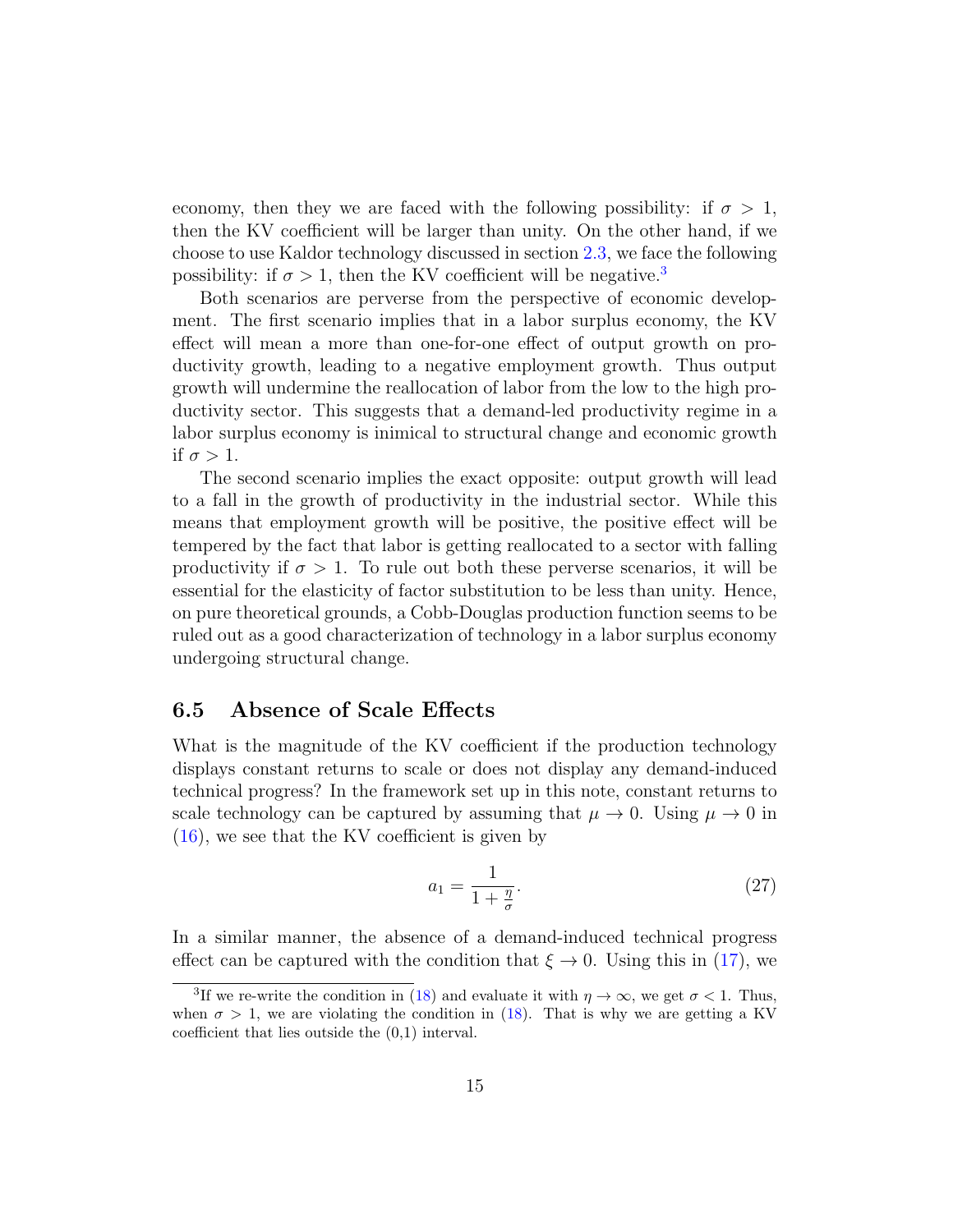see that the KV coefficient is given by

<span id="page-16-1"></span>
$$
a_1 = \frac{1}{1 + \frac{\eta}{\sigma}}.\tag{28}
$$

The results in  $(27)$  and  $(28)$  would seem to raise serious doubts on the approach of identifying the KV coefficient either with the increasing returns to scale parameter or with the impact of demand on technical progress [\(Kaldor,](#page-19-2) [1966;](#page-19-2) [Leon-Ledesma,](#page-19-5) [1999;](#page-19-5) [Storm and Naastepad,](#page-20-1) [2012\)](#page-20-1). Since  $\sigma > 0$  and  $\eta > 0$  (and finite), we have, with constant returns to scale technology, the KV coefficient in [\(27\)](#page-15-1) being positive and less than unity. Similarly, since  $\eta > 0$ and  $\sigma > 0$ , the KV coefficient in [\(28\)](#page-16-1) is positive and less than unity even in the absence of any demand-induced effect on technical progress. Thus, under plausible assumptions about distribution, factor substitution elasticity and labor supply elasticity, the KV coefficient can be positive and less than unity even with constant returns to scale and even when there is no demand-induced technical progress. This would seem to undermine any approach that only uses estimated values of the KV coefficient to draw conclusions about the existence of increasing returns to scale or demand-induced technical progress effects.

## <span id="page-16-0"></span>7 An Empirical Example

Let us now turn to a positive question: how can we make valid inference about the increasing returns to scale (or demand-induced technical progress) parameter? The expressions in [\(16\)](#page-11-0) and [\(17\)](#page-11-1) suggest answers. Let us illus-trate this with [\(16\)](#page-11-0): if we could consistently estimate  $a_1, \sigma, \pi$  and  $\eta$ , then the expression in [\(16\)](#page-11-0) can be used to form a consistent estimate of  $\mu$ .

Existing studies show that the KV coefficient is about 0.5, i.e.  $\hat{a}_1 = 1/2$ [\(Foley et al.,](#page-19-1) [2019\)](#page-19-1). Using a meta-analysis of 41 studies published between 1961 and 2016, [Knoblauch et al.](#page-19-11) [\(2020\)](#page-19-11) find that the elasticity of substitution between labor and capital lie in the range of 0.6 and  $0.7<sup>4</sup>$  $0.7<sup>4</sup>$  $0.7<sup>4</sup>$  Hence, we can use

<span id="page-16-2"></span><sup>&</sup>lt;sup>4</sup>While all studies reject the Cobb-Douglas production function ( $\sigma = 1$ ), there is very little evidence for the Leontief production function ( $\sigma = 0$ ) as well. Moreover, since the estimate of the elasticity of factor substitution is less than unity, the KV coefficient for a labor surplus economy given in [\(25\)](#page-14-0) is smaller than unity. This is reassuring and suggests that a KV-type effect, if it exists, will not lead to perverse results in labor surplus economies (as highlighted in the special case of infinite labor supply elasticity).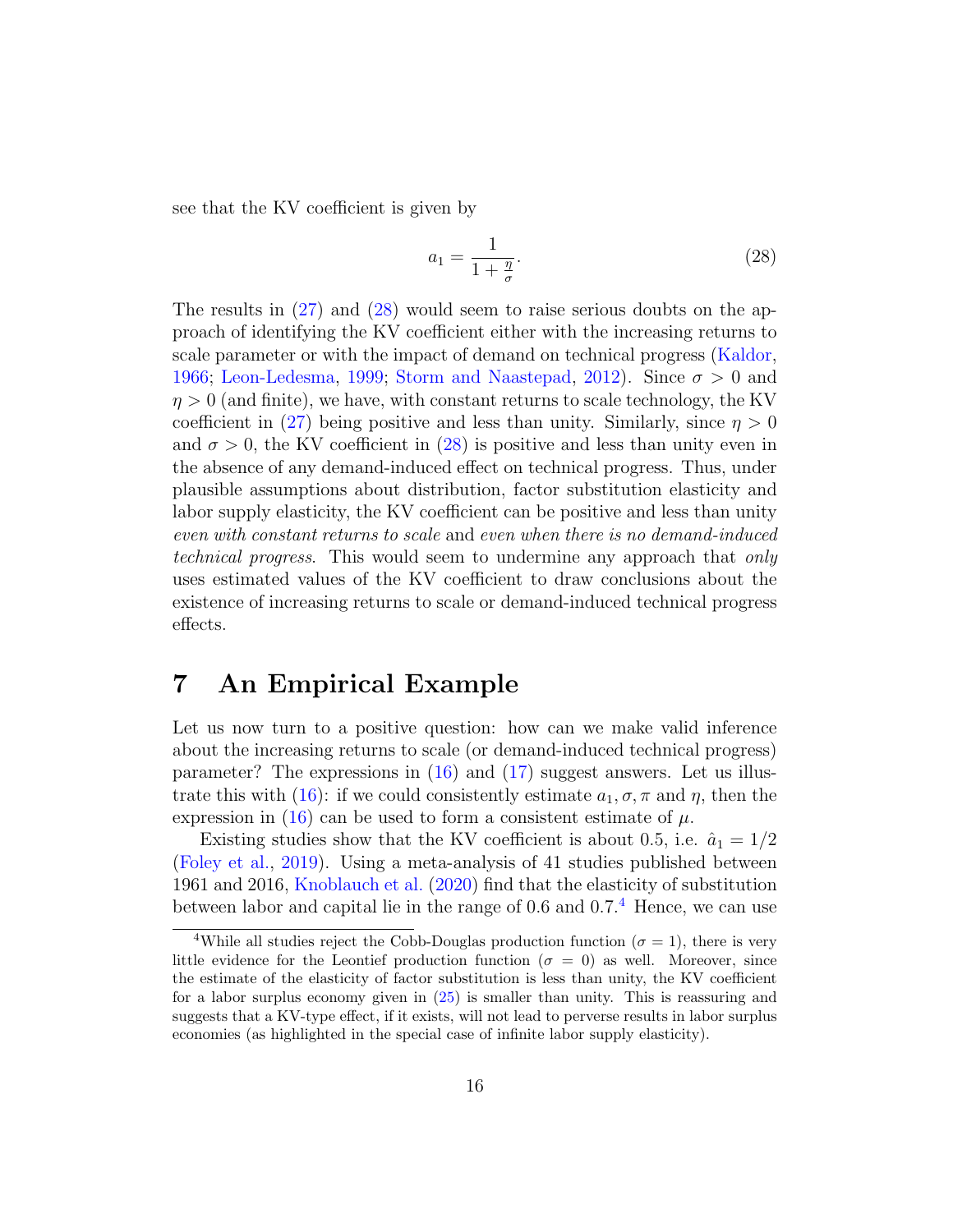$\hat{\sigma} = 2/3$ . Using data from the U.S. Bureau of Economic Analysis (BEA), we define the profit share as the ratio of net operating surplus and net value added. Our calculations show that the average profit share in the US is about 20 percent for both the corporate business sector and the nonfinancial corporate business sector for the period 1946–2018. Hence, we can use  $\hat{\pi} =$ 1/5.

Using these parameter values in  $(16)$ , we get the following relationship between the labor supply elasticity,  $\eta$  and the increasing returns parameter,  $\mu,$ 

$$
\mu = \frac{2 - 3\eta}{9\eta - 10},\tag{29}
$$

so that an estimate of  $\eta$  will help us in pinning down  $\mu$ . But even without estimating  $\eta$ , we can see that increasing returns to scale will only arise, i.e.  $\mu > 0$ , if  $2/3 < \eta < 10/9$ . If  $\eta$  lies outside this range then we will be able to rule out the presence of increasing returns to scale. A recent survey of existing estimates of labor supply elasticity suggests that its value is about 0.4, i.e.  $\hat{\eta} = 0.4$  [\(Reichling,](#page-19-12) [2012\)](#page-19-12). Thus,  $\eta$  falls below the lower bound of the region we identified for the presence of increasing returns to scale: 2/3. This would suggest, as a tentative finding, that increasing returns to scale does not characterize industrial production in the US.

## <span id="page-17-0"></span>8 Conclusion

Nicholas Kaldor's insightful writings on economic growth placed lot of importance on a positive relationship between output growth and labor productivity growth [\(Kaldor,](#page-19-2) [1966\)](#page-19-2). The idea originated in previous work by [Verdoorn](#page-20-0) [\(1949\)](#page-20-0) and, since Kaldor's use of it in his own writings, has come to occupy an important place in heterodox macroeconomic thinking in the form of the Kaldor-Verdoorn law. The most common form of the KV law is a regression relationship between the growth rate of labor productivity (dependent variable) and the growth rate of output in the industrial sector (independent variable). The coefficient on the growth rate of output is the KV coefficient and much of the literature posits it to be positive but less than unity. While many studies, including Kaldor's, have found the KV coefficient to lie between 0 and 1, it is not immediately clear how to interpret such a finding.

The difficulty of interpreting the KV coefficient comes partly from the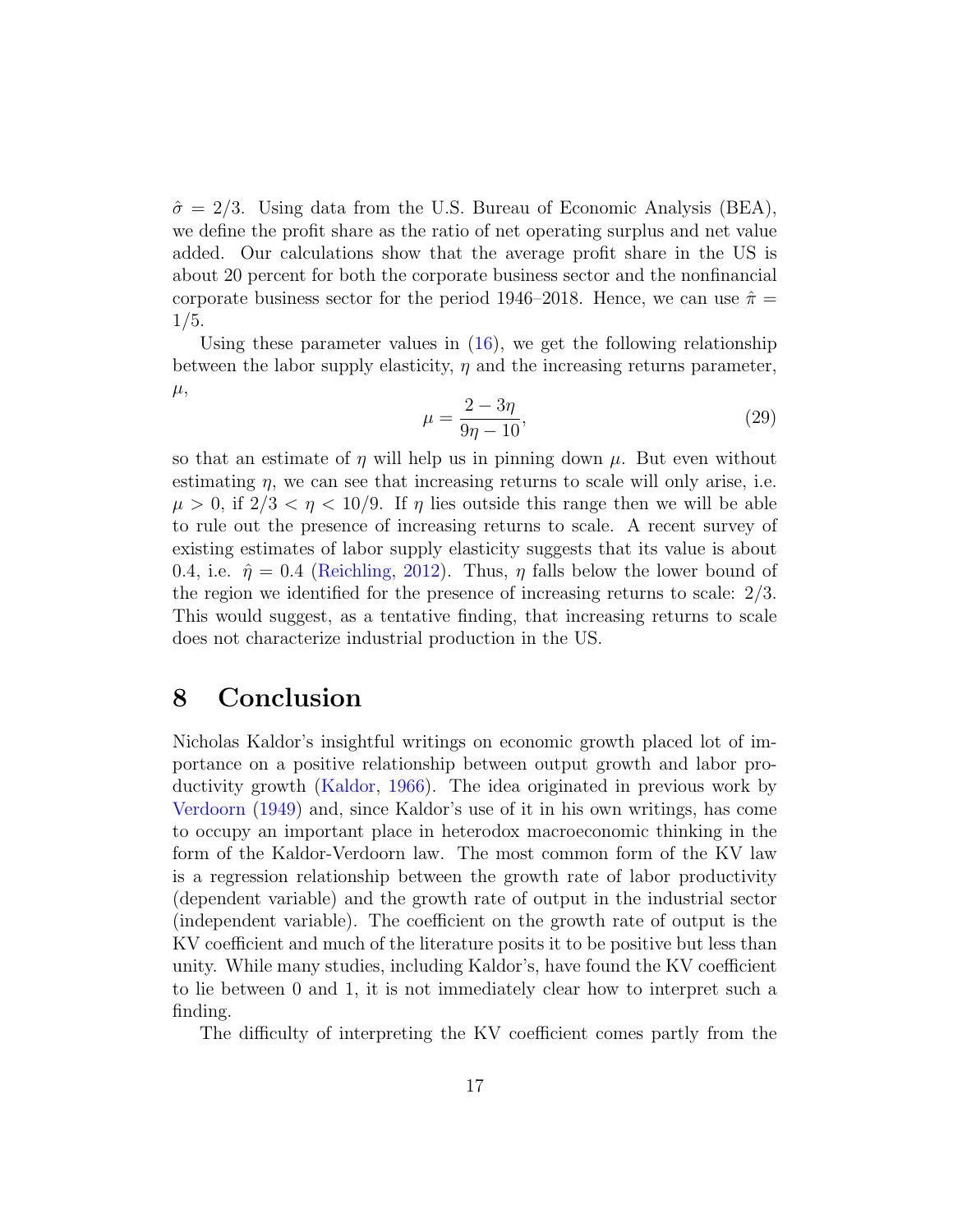absence of an elaborated theory that could justify it. In this paper, we have extended the analysis in [Ros](#page-19-3) [\(2013\)](#page-19-3) and derived explicit expressions for the KV coefficient using a model with a CES production function with aggregate increasing returns to scale à la Rosenstein-Rodan (or demand-driven technical progress `a la Kaldor) and an explicit labour market. We find that the KV coefficient is jointly determined by many parameters, including those related to labor supply elasticity, elasticity of factor substitution, the profit share and aggregate increasing returns to scale. This means that the KV coefficient, on its own, cannot be used to infer the presence of increasing returns to scale - the key intuition behind the KV law. Most of the existing literature that considers the KV coefficient as informative of aggregate increasing returns has avoided the problem raised in this paper by imposing restrictive assumptions - like steady state analysis or Cobb-Douglas production functions. In the absence of these restrictive assumptions, the KV coefficient cannot be informative, on its own, about aggregate increasing returns to scale  $\hat{a}$  la Rosenstein-Rodan (or demand-driven technical progress à la Kaldor).

After deriving expressions for the KV coefficient in a general setting, we have also looked at special cases. One special case that is worth highlighting relates to an economy without aggregate increasing returns to scale `a la Rosenstein-Rodan (or an economy with an absence of demand-driven technical progress `a la Kaldor). If a researcher were to estimate a KV-type regression in such an economy, she would find that the KV coefficient is positive and less than unity. She would then conclude that the economy exhibits the presence of aggregate increasing returns to scale even though it is absent by construction! The results in this paper, therefore, urge caution in using a reduced-form relationship like a KV law to make inferences about important structural features of the economy like aggregate increasing returns to scale.

# References

- <span id="page-18-1"></span>Arrow, K. J., Chenery, H. B., Minhas, B. S., and Solow, R. M. (1961). Capital-labor substitution and economic efficiency. The Review of Economics and Statistics, 43(3):225–250.
- <span id="page-18-0"></span>Bairam, E. I. (1987). The verdoorn law, returns to scale and industrial growth: A review of the literature. Australian Economic Papers, 26(48):20–42.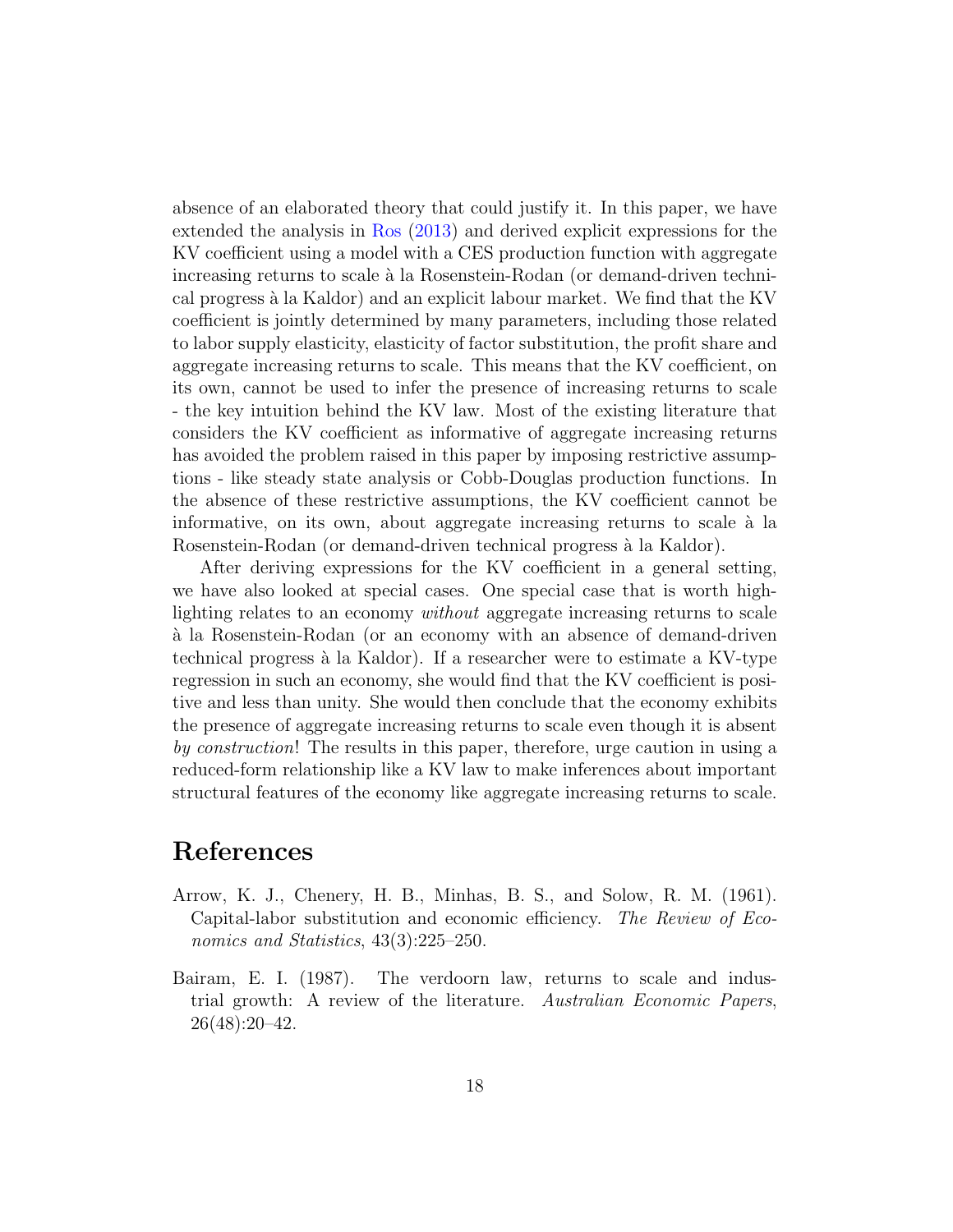- <span id="page-19-8"></span>Basu, S. and Fernald, J. G. (1997). Returns to scale in us production: Estimates and implications. Journal of Political Economy, 105:249–283.
- <span id="page-19-0"></span>Blecker, R. A. and Setterfield, M. (2019). Heterodox Macroeconomics: Models of Demand, Distribution and Growth. Edward Elgar, Cheltenham, UK.
- <span id="page-19-10"></span>Blitch, C. P. (1983). Allyn young on increasing returns. Journal of Post Keynesian Economics, 5(3):359–372.
- <span id="page-19-4"></span>Fingleton, B. and McCombie, J. S. L. (1998). Increasing returns and economic growth: Some evidence for manufacturing from the european union regions. Oxford Economic Papers, 50:89–105.
- <span id="page-19-1"></span>Foley, D. K., Michl, T. R., and Tavani, D. (2019). Growth and Distribution. Second edition. Harvard University Press, Cambridge, MA.
- <span id="page-19-2"></span>Kaldor, N. (1966). Causes of the Slow Rate of Economic Growth of the UK. An Inaugural Lecture. Cambridge University Press, Cambridge, UK.
- <span id="page-19-11"></span>Knoblauch, M., Roessler, M., and Zwerschke, P. (2020). The elasticity of substitution between capital and labour in the us economy: A metaregression analysis. Oxford Bulletin of Economics and Statistics, 82(1):62–82.
- <span id="page-19-5"></span>Leon-Ledesma, M. (1999). Verdoorn's law and increasing returns: An empirical analysis of the Spanish regions. Applied Economics Letters, 6:373–376.
- <span id="page-19-12"></span>Reichling, F. (2012). Review of estimates of the frisch elasticity of labor supply. Working Paper 2012-13, Congressional Budget Office, Washington D.C.
- <span id="page-19-7"></span>Ros, J. (2000). Development Theory and the Economics of Growth. University of Michigan Press, Ann Arbor, MI.
- <span id="page-19-3"></span>Ros, J. (2013). Rethinking Economic Development, Growth and Institutions. Oxford University Press, New York, NY.
- <span id="page-19-9"></span>Rosenstein-Rodan, P. (1943). Problems of industrialization in eastern and south eastern europe. Economic Journal, 53:202–211.
- <span id="page-19-6"></span>Rowthorn, R. E. (1979). A note on verdoorn's law. Economic Journal, 89:131–133.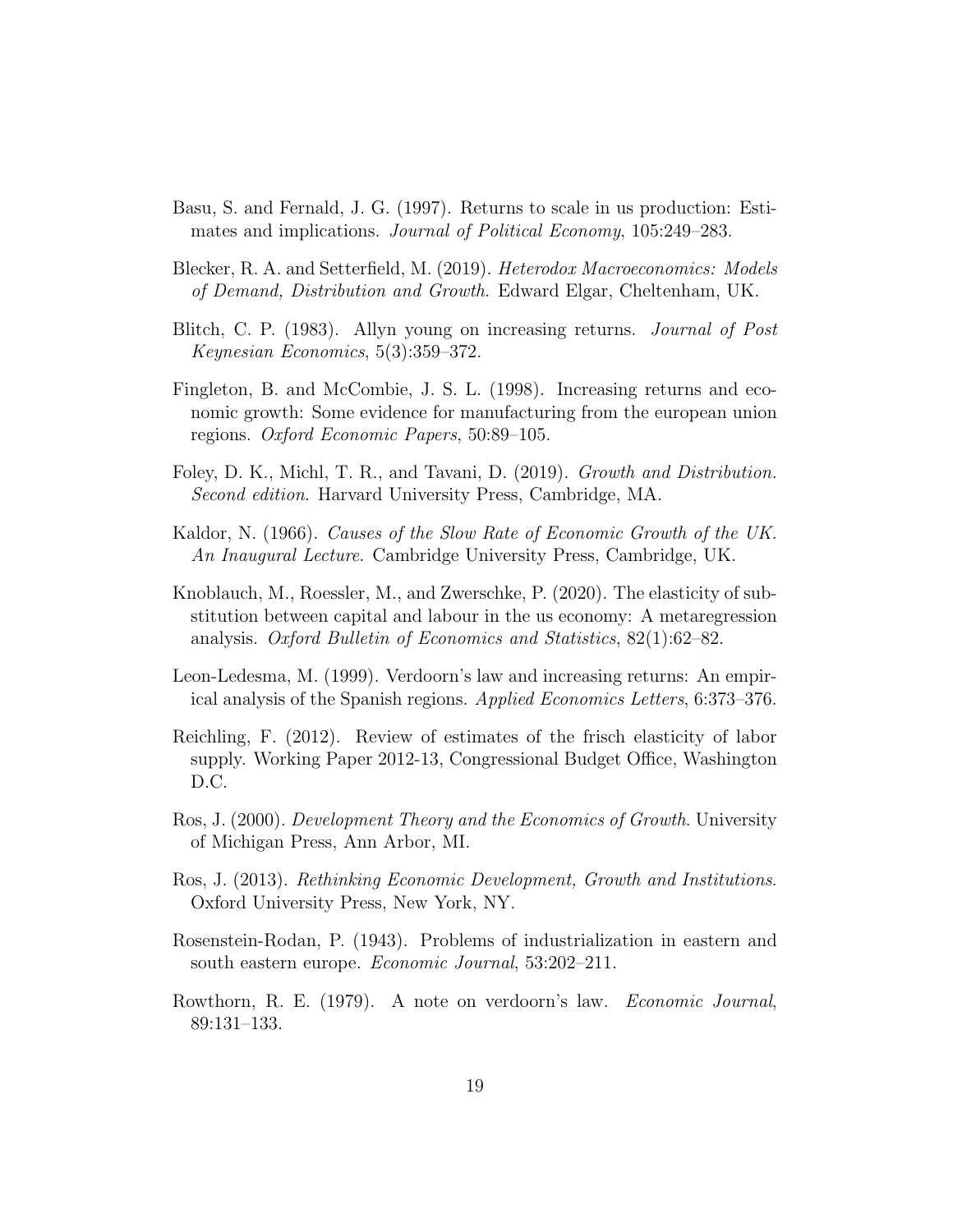- <span id="page-20-4"></span>Scitovsky, T. (1954). Two concepts of external economies. Journal of Political Economy, 62(2):143–151.
- <span id="page-20-1"></span>Storm, S. and Naastepad, C. W. M. (2012). Macroeconomics Beyond the NAIRU. Harvard University Press, Cambridge, MA.
- <span id="page-20-2"></span>Thirlwall, A. P. (1983). A plain man's guide to kaldor's growth laws. Journal of Post Keynesian Economics, 5(3):345–358.
- <span id="page-20-0"></span>Verdoorn, P. J. (1949). Fattori che regolano la sviluppo della produttivita del lavoro. L'Industria, 1:3–10. English translation by A. P. Thirlwal and G. Thirlwal (1979) in Research in Population and Economics.
- <span id="page-20-3"></span>Vries, A. W. D. (1980). The verdoorn law revisited: A note. European Economic Review, 14(2):271–277.